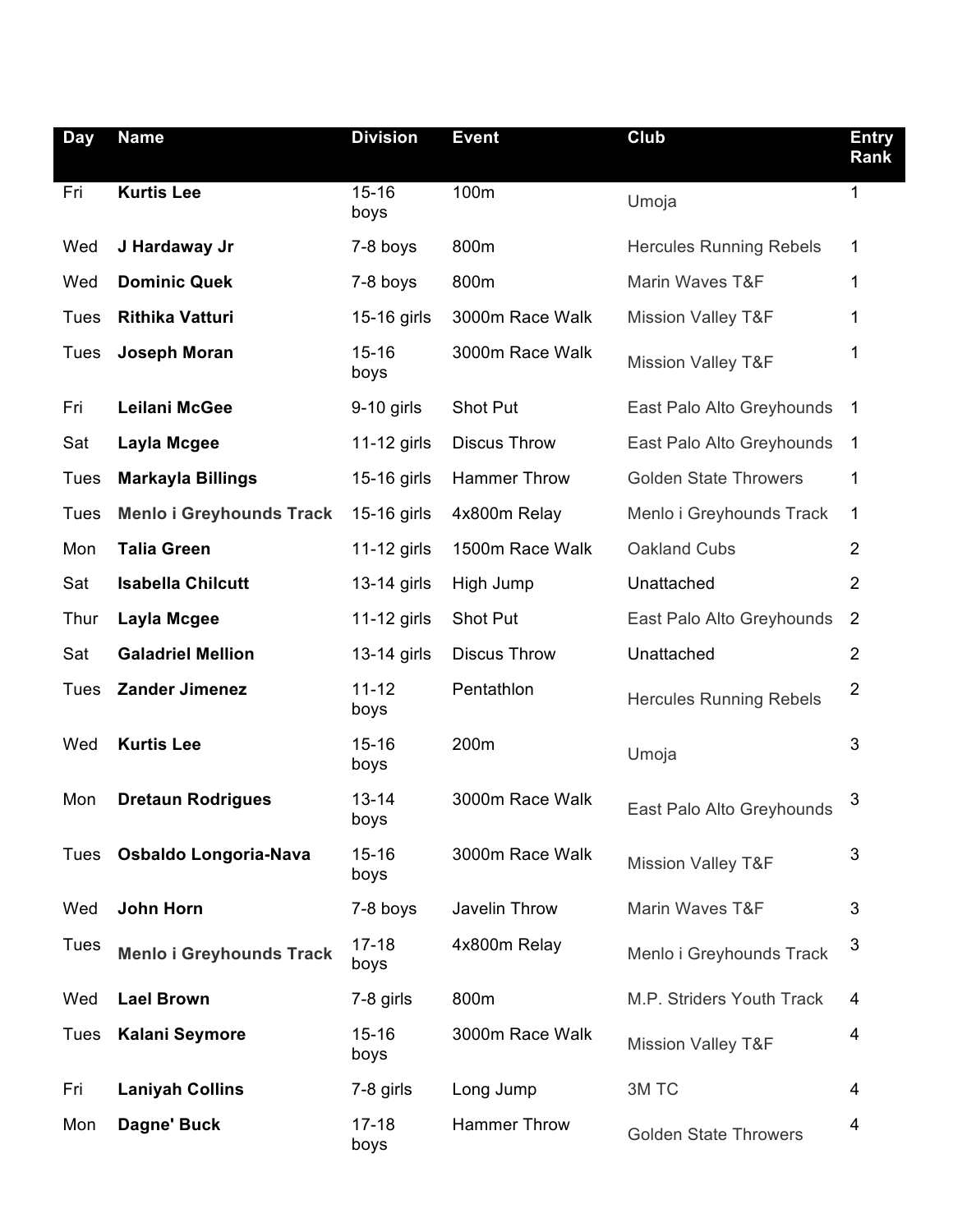| Tues        | <b>Los Gatos</b>                           | 13-14 girls       | 4x800m Relay        | Los Gatos                      | 4               |
|-------------|--------------------------------------------|-------------------|---------------------|--------------------------------|-----------------|
| Fri         | <b>Sofia Bower</b>                         | $9-10$ girls      | Shot Put            | East Palo Alto Greyhounds      | 5               |
| Fri         | <b>Markayla Billings</b>                   | 15-16 girls       | <b>Discus Throw</b> | <b>Golden State Throwers</b>   | 5               |
| Sun         | <b>Lael Brown</b>                          | 7-8 girls         | 1500m               | M.P. Striders Youth Track      | 6               |
| Sun         | <b>Miles Jones</b>                         | $11 - 12$<br>boys | 1500m               | 3M TC                          | $6\phantom{1}6$ |
| Tues        | <b>Sean Huckleberry</b>                    | $15 - 16$<br>boys | 3000m Race Walk     | Marin Waves T&F                | 6               |
| Sun         | <b>Taylor Oden</b>                         | $11-12$ girls     | High Jump           | Umoja                          | 6               |
| Wed         | Jeremy Kain                                | $13 - 14$<br>boys | 800m                | Los Gatos                      | $\overline{7}$  |
| Thur        | <b>Claire Yerby</b>                        | 15-16 girls       | 1500m               | Menlo i Greyhounds Track       | $\overline{7}$  |
| Mon         | <b>Kyle Velasco</b>                        | $11 - 12$<br>boys | 1500m Race Walk     | Peninsula Flyers               | $\overline{7}$  |
| Sun         | <b>Teylor Haynes</b>                       | 7-8 girls         | Shot Put            | M.P. Striders Youth Track      | $\overline{7}$  |
| Mon         | <b>Christopher Wren</b>                    | $17 - 18$<br>boys | <b>Hammer Throw</b> | <b>Golden State Throwers</b>   | $\overline{7}$  |
| <b>Tues</b> | 3M TC                                      | $11 - 12$<br>boys | 4x800m Relay        | 3M TC                          | $\overline{7}$  |
| <b>Tues</b> | <b>Los Gatos</b>                           | $13 - 14$<br>boys | 4x800m Relay        | Los Gatos                      | $\overline{7}$  |
| Mon         | <b>Adeline Johnson</b>                     | 13-14 girls       | 3000m Race Walk     | Marin Waves T&F                | 8               |
| Tues        | <b>Mason Oania</b>                         | $15 - 16$<br>boys | 3000m Race Walk     | <b>Mission Valley T&amp;F</b>  | 8               |
| Fri         | Naila Jackson-Vega                         | 7-8 girls         | Long Jump           | 3M TC                          | 8               |
| Fri         | <b>Hercules Running Rebels</b>             | $9-10$ girls      | 4x400m Relay        | <b>Hercules Running Rebels</b> | 8               |
| Fri         | <b>Theron Amey</b>                         | 7-8 boys          | 400m                | 3M TC                          | 9               |
| Thur        | <b>Tony Hamilton III</b>                   | $11 - 12$<br>boys | 80m Hurdles         | 3M TC                          | 9               |
| Mon         | <b>Aleshka McPretl</b>                     | 13-14 girls       | 3000m Race Walk     | Mark Day School TC             | 9               |
| Mon         | <b>Andrew McSpadden</b>                    | $13 - 14$<br>boys | 3000m Race Walk     | <b>Team Onalysis</b>           | 9               |
| Tues        | Priyanka Vatturi                           | 17-18 girls       | 3000m Race Walk     | <b>Mission Valley T&amp;F</b>  | 9               |
| Mon         | <b>Darien Semedo</b>                       | $15 - 16$<br>boys | <b>Hammer Throw</b> | <b>Golden State Throwers</b>   | 9               |
| Thur        | <b>East Palo Alto</b><br><b>Greyhounds</b> | 7-8 boys          | 4x100m Relay        | East Palo Alto Greyhounds      | 9               |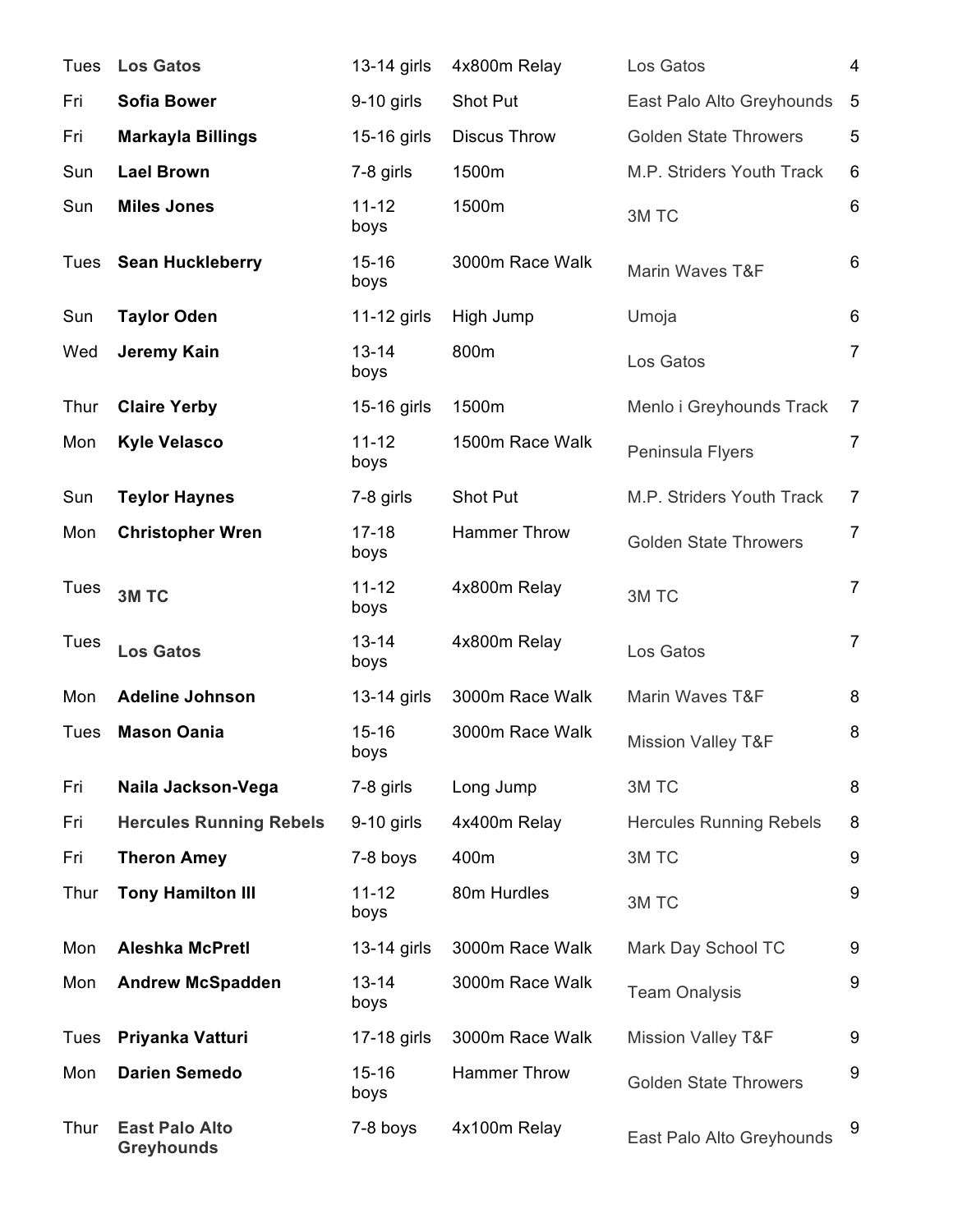| Fri         | J Hardaway Jr                              | 7-8 boys          | 400m                | <b>Hercules Running Rebels</b> | 10 |
|-------------|--------------------------------------------|-------------------|---------------------|--------------------------------|----|
| Wed         | <b>Laniyah Collins</b>                     | 7-8 girls         | 800m                | 3M TC                          | 10 |
| Fri         | <b>Amaya Fuller</b>                        | 17-18 girls       | <b>Discus Throw</b> | Unattached                     | 10 |
| Fri         | 3M TC                                      | 7-8 girls         | 4x400m Relay        | 3M TC                          | 10 |
| Tues        | <b>Mission Valley T&amp;F</b>              | $15 - 16$<br>boys | 4x800m Relay        | <b>Mission Valley T&amp;F</b>  | 10 |
| Fri         | <b>Ishaan Singh</b>                        | $15 - 16$<br>boys | 3000m               | Menlo i Greyhounds Track       | 11 |
| Sun         | <b>Abigail McSpadden</b>                   | $9-10$ girls      | Long Jump           | <b>Team Onalysis</b>           | 11 |
| Mon         | <b>Lev Afonine</b>                         | $13 - 14$<br>boys | Pentathlon          | Diablo Valley Track & Field    | 11 |
| Thur        | <b>Hercules Running Rebels</b>             | $9-10$ girls      | 4x100m Relay        | <b>Hercules Running Rebels</b> | 11 |
| Fri         | <b>East Palo Alto</b><br><b>Greyhounds</b> | $9-10$ girls      | 4x400m Relay        | East Palo Alto Greyhounds      | 11 |
| Fri         | <b>Lael Brown</b>                          | 7-8 girls         | 400m                | M.P. Striders Youth Track      | 12 |
| Wed         | <b>Keilee Hall</b>                         | 13-14 girls       | 800m                | M.P. Striders Youth Track      | 12 |
| Thur        | <b>Zion Shelton</b>                        | $11 - 12$<br>boys | 80m Hurdles         | <b>High Speed</b>              | 12 |
| Mon         | <b>Daijon Walker</b>                       | $9-10$ boys       | 1500m Race Walk     | East Palo Alto Greyhounds      | 12 |
| Thur        | <b>Drake Miller</b>                        | $13 - 14$<br>boys | High Jump           | Marin Waves T&F                | 12 |
| Fri         | <b>Elayah Jones</b>                        | 7-8 girls         | Long Jump           | <b>High Speed</b>              | 12 |
| Sat         | <b>Sariyah Horne</b>                       | $13-14$ girls     | <b>Discus Throw</b> | M.P. Striders Youth Track      | 12 |
| Fri         | 3M TC                                      | $11 - 12$<br>boys | 4x400m Relay        | 3M TC                          | 12 |
| Wed         | <b>Ta'jir Golden</b>                       | $11 - 12$<br>boys | 200m                | <b>High Speed</b>              | 13 |
| Thur        | <b>Keilee Hall</b>                         | 13-14 girls       | 1500m               | M.P. Striders Youth Track      | 13 |
| Tues        | <b>Kyra Turner</b>                         | $9-10$ girls      | Triathlon           | <b>Hercules Running Rebels</b> | 13 |
| Tues        | Jonathan Smith                             | $11 - 12$<br>boys | Pentathlon          | <b>Woodside Wildebeests</b>    | 13 |
| <b>Tues</b> | <b>Woodside Wildebeests</b>                | 13-14 girls       | 4x800m Relay        | <b>Woodside Wildebeests</b>    | 13 |
| Fri         | Ta'jir Golden                              | $11 - 12$<br>boys | 100m                | <b>High Speed</b>              | 14 |
| Fri         | Kei'niyah Talton                           | $9-10$ girls      | 400m                | East Palo Alto Greyhounds      | 14 |
| Wed         | <b>Milan Jackson</b>                       | 11-12 girls       | 800m                | <b>Hercules Running Rebels</b> | 14 |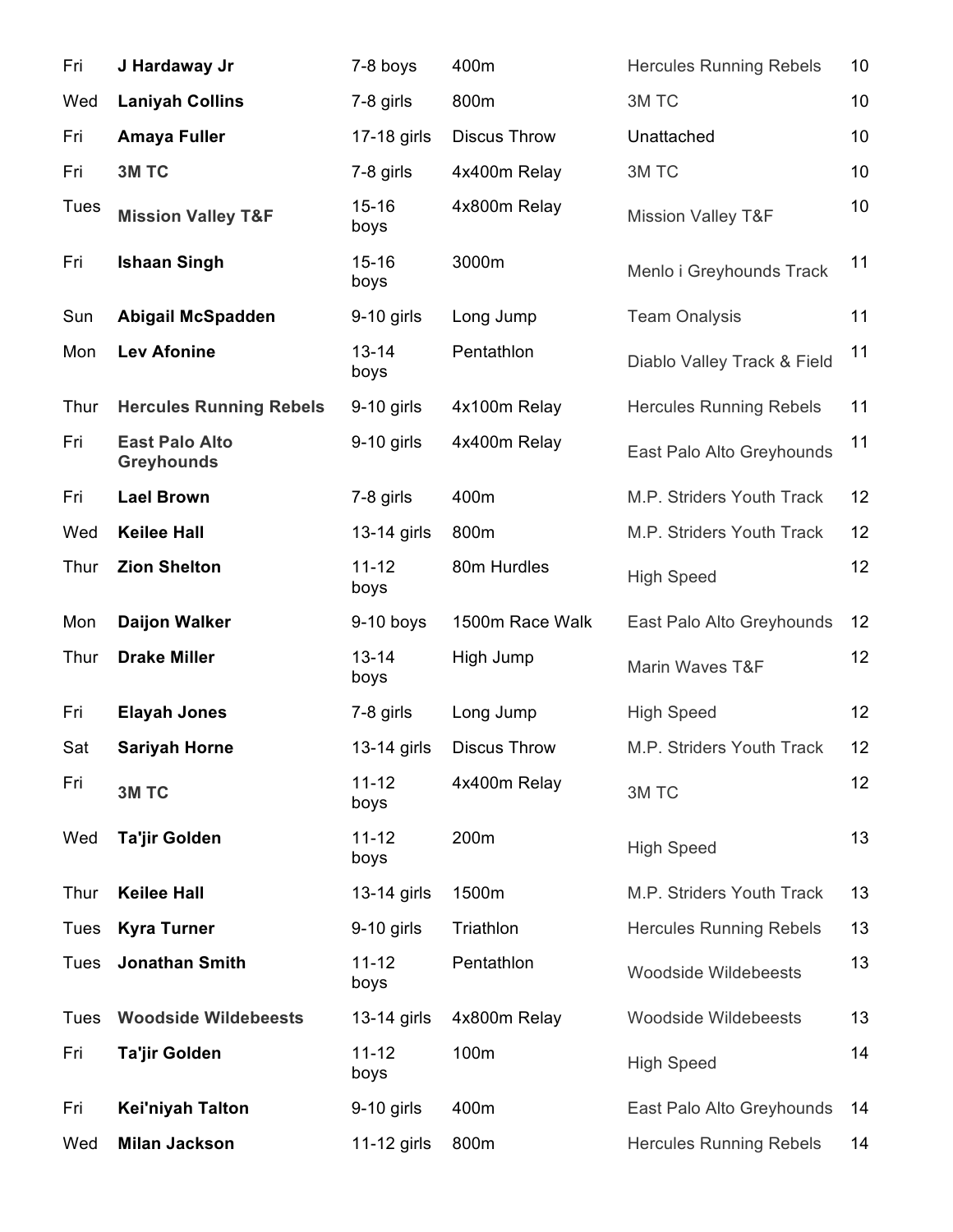| Sat         | <b>Tony Hamilton III</b>                   | $11 - 12$<br>boys | Long Jump             | 3M TC                           | 14 |
|-------------|--------------------------------------------|-------------------|-----------------------|---------------------------------|----|
| Thur        | <b>Bethany Chan</b>                        | 13-14 girls       | Triple Jump           | Umoja                           | 14 |
| Fri         | <b>East Palo Alto</b><br><b>Greyhounds</b> | 7-8 boys          | 4x400m Relay          | East Palo Alto Greyhounds       | 14 |
| <b>Tues</b> | Umoja                                      | $15 - 16$<br>boys | 4x800m Relay          | Umoja                           | 14 |
| Wed         | <b>Lev Afonine</b>                         | $13 - 14$<br>boys | 800m                  | Diablo Valley Track & Field     | 15 |
| Thur        | Jeremy Kain                                | $13 - 14$<br>boys | 1500m                 | Los Gatos                       | 15 |
| Mon         | <b>Yadvinder Grewal</b>                    | $15 - 16$<br>boys | 2000m<br>Steeplechase | <b>Mission Valley T&amp;F</b>   | 15 |
| Sat         | Ryan Ishibashi                             | $15 - 16$<br>boys | Pole Vault            | Unattached                      | 15 |
| Sun         | <b>Galadriel Mellion</b>                   | 13-14 girls       | Shot Put              | Unattached                      | 15 |
| Sun         | <b>Katelyn Cuneo</b>                       | 17-18 girls       | Javelin Throw         | <b>Trailblazers TC</b>          | 15 |
| Fri         | <b>Geianna Gonzalez</b>                    | $9-10$ girls      | 100m                  | <b>Hercules Running Rebels</b>  | 16 |
| Thur        | <b>Shayana Tomasetti</b>                   | 13-14 girls       | 100m Hurdles          | Umoja                           | 16 |
| Mon         | Zoe-Lyfe Edgerly                           | 9-10 girls        | 1500 Race Walk        | <b>High Speed</b>               | 16 |
| Sun         | <b>Daylon Hicks</b>                        | $17 - 18$<br>boys | High Jump             | Unattached                      | 16 |
| Thur        | <b>Jamieson Strunk</b>                     | $9-10$ boys       | Javelin Throw         | <b>Revolution Express Track</b> | 16 |
| Mon         | <b>Benjamin Chappell</b>                   | $17 - 18$<br>boys | Hammer Throw          | Unattached                      | 16 |
| <b>Tues</b> | <b>Taylor Oden</b>                         | 11-12 girls       | Pentathlon            | Umoja                           | 16 |
| <b>Tues</b> | <b>Maya Lew</b>                            | 15-16 girls       | Heptathlon            | Umoja                           | 16 |
| Thur        | <b>High Speed</b>                          | $11 - 12$<br>boys | 4x100m Relay          | <b>High Speed</b>               | 16 |
| Fri         | <b>George Santos</b>                       | $13 - 14$<br>boys | 100m                  | Santa Rosa Express              | 17 |
| Sun         | <b>Kaden Hall</b>                          | 7-8 boys          | 1500m                 | M.P. Striders Youth Track       | 17 |
| Mon         | <b>Jaskaran Mohem</b>                      | $15 - 16$<br>boys | 2000m<br>Steeplechase | <b>Mission Valley T&amp;F</b>   | 17 |
| Sun         | <b>Nicholas Gammal</b>                     | $17 - 18$<br>boys | Pole Vault            | <b>Mission Valley T&amp;F</b>   | 17 |
| Mon         | <b>Bryan Quintero</b>                      | $17 - 18$         | <b>Hammer Throw</b>   | <b>Golden State Throwers</b>    | 17 |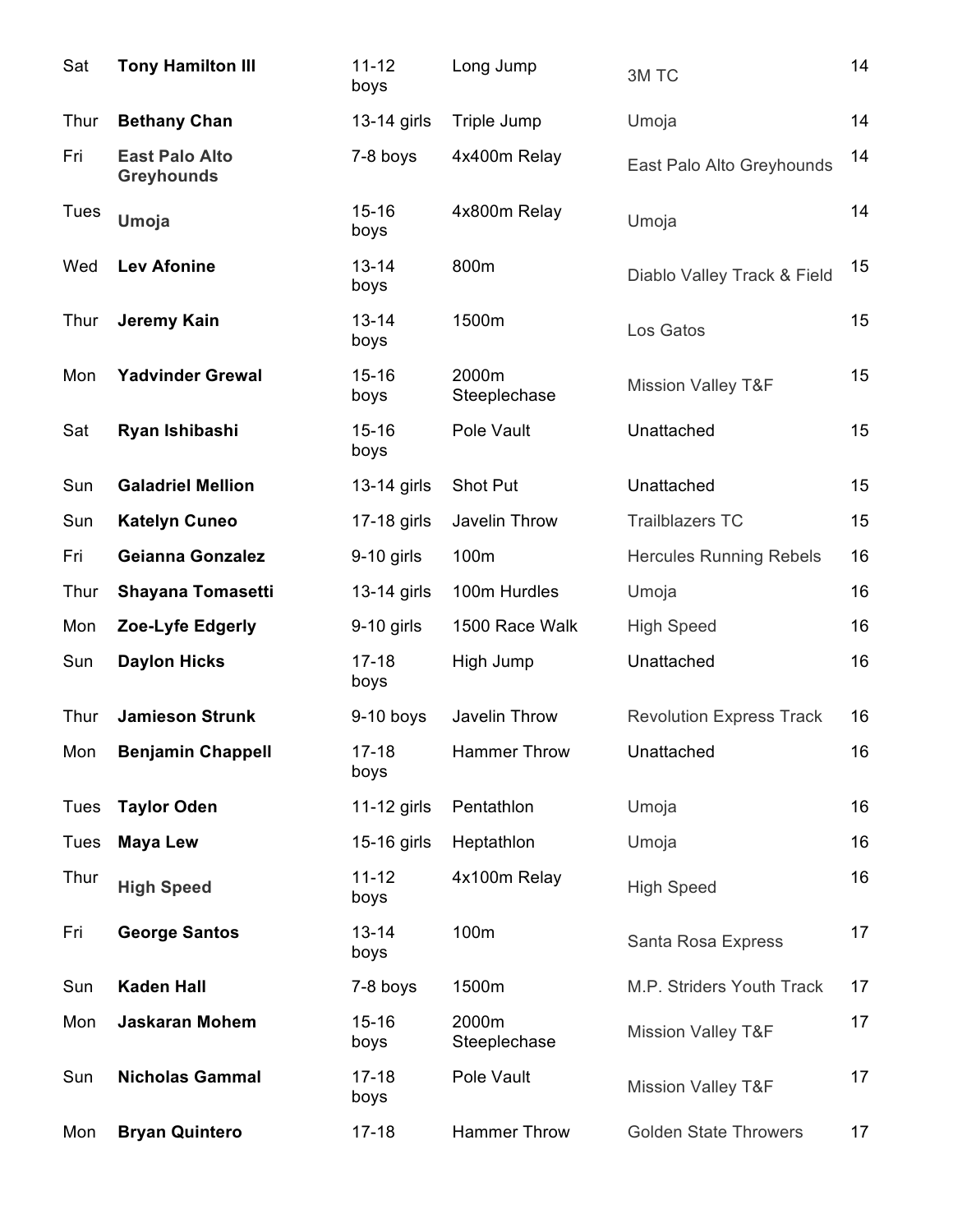|      |                           | boys              |                     |                                |    |
|------|---------------------------|-------------------|---------------------|--------------------------------|----|
| Mon  | <b>Cameron Howard</b>     | 13-14 girls       | Pentathlon          | Unattached                     | 17 |
| Tues | <b>Solomon Tinnon</b>     | $17 - 18$<br>boys | Decathlon           | Napa Track                     | 17 |
| Thur | Umoja                     | $11-12$ girls     | 4x100m Relay        | Umoja                          | 17 |
| Wed  | <b>Ava Torgersen</b>      | 7-8 girls         | 800m                | Oakland Cubs                   | 18 |
| Sat  | <b>Alexander Lodewick</b> | $13 - 14$<br>boys | 3000m               | Diablo Valley Track & Field    | 18 |
| Fri  | <b>Kamran Murray</b>      | $15 - 16$<br>boys | 3000m               | Menlo i Greyhounds Track       | 18 |
| Sun  | <b>Brandon Quimson</b>    | $17 - 18$<br>boys | Pole Vault          | <b>Mission Valley T&amp;F</b>  | 18 |
| Sun  | <b>Reese Hanna</b>        | $9-10$ girls      | Long Jump           | Unattached                     | 18 |
| Sun  | <b>Azriel Shakur</b>      | $13 - 14$<br>boys | <b>Discus Throw</b> | 3M TC                          | 18 |
| Mon  | <b>Madison King</b>       | 17-18 girls       | <b>Hammer Throw</b> | 209 Throwers                   | 18 |
| Mon  | <b>Drake Miller</b>       | $13 - 14$<br>boys | Pentathlon          | Marin Waves T&F                | 18 |
| Fri  | <b>Daniel Harper</b>      | $11 - 12$<br>boys | 100m                | <b>High Speed</b>              | 19 |
| Wed  | <b>Elayah Jones</b>       | 7-8 girls         | 200m                | <b>High Speed</b>              | 19 |
| Wed  | <b>Christel Elkins</b>    | 13-14 girls       | 800m                | Los Gatos                      | 19 |
| Sun  | <b>Ava Torgersen</b>      | 7-8 girls         | 1500m               | Oakland Cubs                   | 19 |
| Sat  | <b>Jannah Sheriff</b>     | 13-14 girls       | 3000m               | Los Gatos                      | 19 |
| Fri  | <b>Alexander Weekes</b>   | $15 - 16$<br>boys | 3000m               | Diablo Valley Track & Field    | 19 |
| Mon  | <b>Lawann Patterson</b>   | 11-12 girls       | 1500m Race Walk     | East Palo Alto Greyhounds      | 19 |
| Sun  | <b>Omar Williams</b>      | $9-10$ boys       | Long Jump           | <b>Hercules Running Rebels</b> | 19 |
| Fri  | <b>Sariyah Horne</b>      | 13-14 girls       | Javelin Throw       | M.P. Striders Youth Track      | 19 |
| Fri  | <b>Azriel Shakur</b>      | $13 - 14$<br>boys | Javelin Throw       | 3M TC                          | 19 |
| Mon  | <b>Bethany Chan</b>       | 13-14 girls       | Pentathlon          | Umoja                          | 19 |
| Tues | <b>Meinkaikay Kaye</b>    | $15 - 16$<br>boys | Decathlon           | <b>Mission Valley T&amp;F</b>  | 19 |
| Tues | <b>Nicholas Gammal</b>    | $17 - 18$<br>boys | Decathlon           | <b>Mission Valley T&amp;F</b>  | 19 |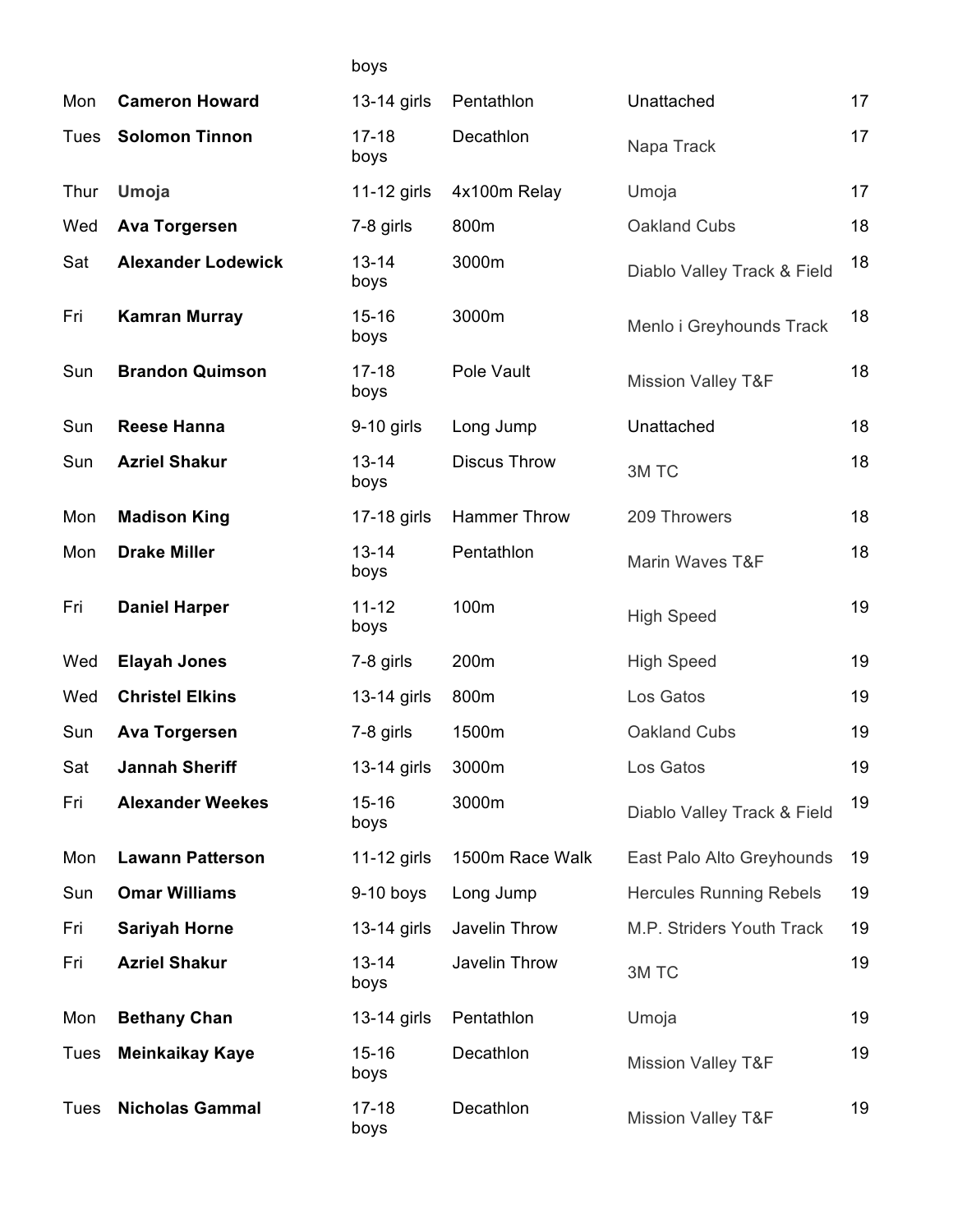| Wed         | Sahasra Jaini                   | 7-8 girls         | 200m                  | East Palo Alto Greyhounds      | 20 |
|-------------|---------------------------------|-------------------|-----------------------|--------------------------------|----|
| Thur        | Hrishikesh Joshi                | $13 - 14$<br>boys | 1500m                 | Los Gatos                      | 20 |
| Mon         | <b>Joseph Moran</b>             | $15 - 16$<br>boys | 2000m<br>Steeplechase | <b>Mission Valley T&amp;F</b>  | 20 |
| Sat         | <b>McKinley King</b>            | 13-14 girls       | <b>Discus Throw</b>   | 209 Throwers                   | 20 |
| Thur        | <b>Ava Torgersen</b>            | 7-8 girls         | Javelin Throw         | Oakland Cubs                   | 20 |
| <b>Tues</b> | Umoja                           | 13-14 girls       | 4x800m Relay          | Umoja                          | 20 |
| Fri         | <b>Theron Amey</b>              | 7-8 boys          | 100m                  | 3M TC                          | 21 |
| Wed         | Jaycelyn Luna Hooker            | $9-10$ girls      | 200m                  | <b>Hercules Running Rebels</b> | 21 |
| Thur        | <b>Nicole Frigon</b>            | 15-16 girls       | 1500m                 | Diablo Valley Track & Field    | 21 |
| Wed         | Jasleen Tomasetti               | 11-12 girls       | Javelin Throw         | Umoja                          | 21 |
| Fri         | Umoja                           | $11-12$ girls     | 4x400m Relay          | Umoja                          | 21 |
| <b>Tues</b> | Umoja                           | $11-12$ girls     | 4x800m Relay          | Umoja                          | 21 |
| Wed         | <b>Kaitlin Seigle</b>           | 13-14 girls       | 800m                  | Los Gatos                      | 22 |
| Wed         | Hrishikesh Joshi                | $13 - 14$<br>boys | 800m                  | Los Gatos                      | 22 |
| Thur        | <b>Miles Roberts</b>            | $13 - 14$<br>boys | High Jump             | Umoja                          | 22 |
| <b>Tues</b> | <b>Mission Valley T&amp;F</b>   | $17 - 18$<br>boys | 4x800m Relay          | <b>Mission Valley T&amp;F</b>  | 22 |
| Fri         | <b>Claude Kingsley-Williams</b> | $11 - 12$<br>boys | 400m                  | Umoja                          | 23 |
| Thur        | <b>Ishaan Singh</b>             | $15 - 16$<br>boys | 1500m                 | Menlo i Greyhounds Track       | 23 |
| Thur        | <b>Zander Jimenez</b>           | $11 - 12$<br>boys | 80m Hurdles           | <b>Hercules Running Rebels</b> | 23 |
| Mon         | <b>Isaac Delizo</b>             | $15 - 16$<br>boys | 2000m<br>Steeplechase | <b>Mission Valley T&amp;F</b>  | 23 |
| Fri         | <b>Jonathan Smith</b>           | $11 - 12$<br>boys | High Jump             | <b>Woodside Wildebeests</b>    | 23 |
| Sun         | Jala Auzenne                    | 13-14 girls       | Shot Put              | East Palo Alto Greyhounds      | 23 |
| Mon         | <b>Jake Weathers</b>            | $15 - 16$<br>boys | <b>Hammer Throw</b>   | <b>Golden State Throwers</b>   | 23 |
| Tues        | <b>Sofia Bower</b>              | $9-10$ girls      | Triathlon             | East Palo Alto Greyhounds      | 23 |
| Fri         | <b>Ryan Searl</b>               | $15 - 16$<br>boys | 100m                  | Napa Track                     | 24 |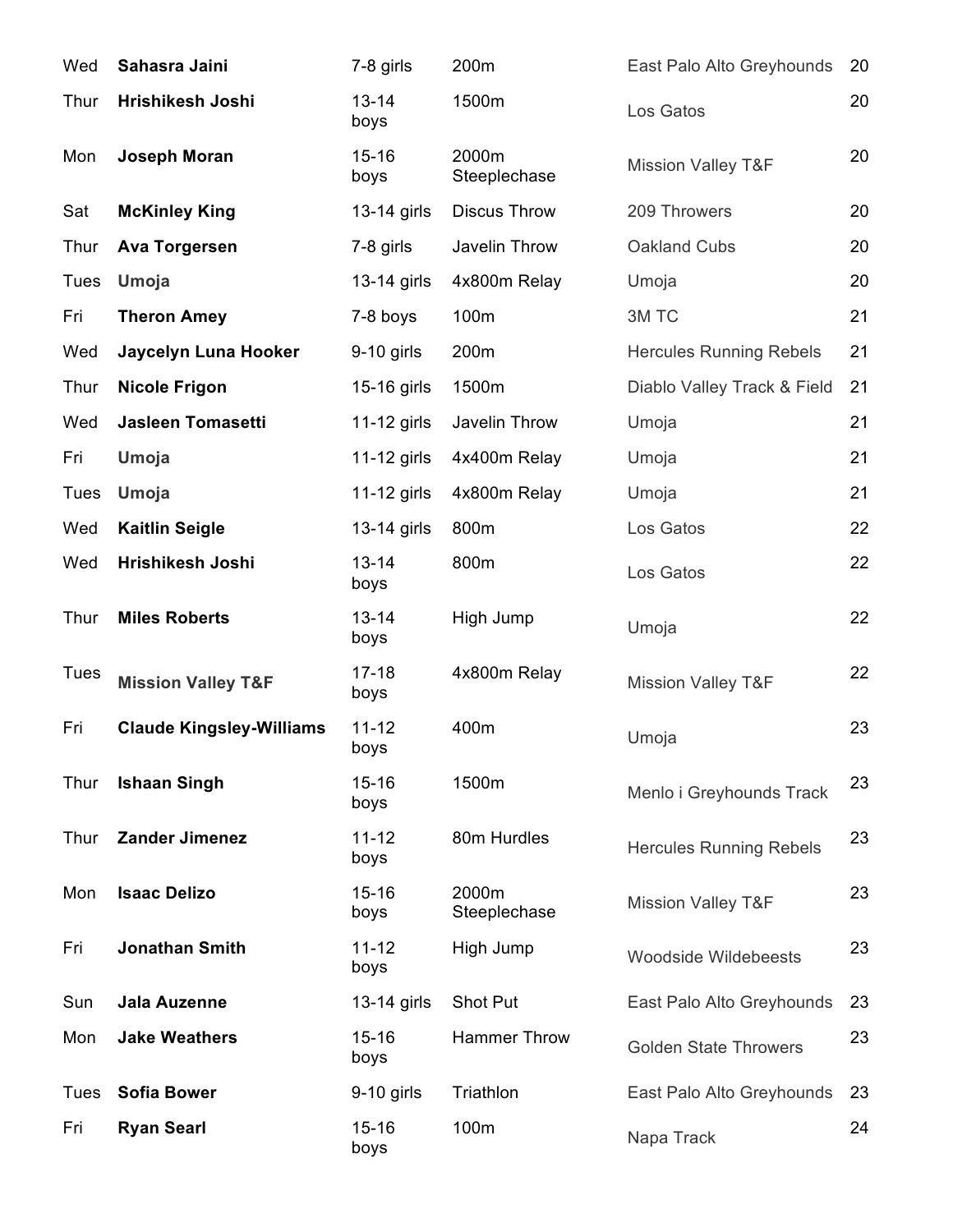| Wed         | <b>Mikaylee Fore</b>                       | 11-12 girls       | 800m          | Los Gatos                            | 24 |
|-------------|--------------------------------------------|-------------------|---------------|--------------------------------------|----|
| Wed         | <b>Maya Lew</b>                            | 15-16 girls       | 800m          | Umoja                                | 24 |
| Thur        | <b>Taylor Oden</b>                         | 11-12 girls       | 80m Hurdles   | Umoja                                | 24 |
| Wed         | <b>Meinkaikay Kaye</b>                     | $15 - 16$<br>boys | 400m Hurdles  | <b>Mission Valley T&amp;F</b>        | 24 |
| Thur        | <b>Andie Aymond</b>                        | 15-16 girls       | Pole Vault    | <b>Mission Valley T&amp;F</b>        | 24 |
| Thur        | <b>Kaden Hall</b>                          | 7-8 boys          | Shot Put      | M.P. Striders Youth Track            | 24 |
| Wed         | <b>Dominic Quek</b>                        | 7-8 boys          | Javelin Throw | Marin Waves T&F                      | 24 |
| <b>Tues</b> | <b>Elijah Jimenez</b>                      | $9-10$ boys       | Triathlon     | <b>Hercules Running Rebels</b>       | 24 |
| Fri         | <b>Lake Tahoe Bobcats</b>                  | $15 - 16$<br>boys | 4x400m Relay  | Lake Tahoe Bobcats                   | 24 |
| Fri         | Sahasra Jaini                              | 7-8 girls         | 100m          | East Palo Alto Greyhounds            | 25 |
| Wed         | <b>Anya Harris</b>                         | 7-8 girls         | 800m          | <b>Central Valley</b><br>Roadrunners | 25 |
| Wed         | Rafaela Putnam                             | 13-14 girls       | 800m          | Los Gatos                            | 25 |
| Wed         | <b>Keilee Hall</b>                         | 13-14 girls       | 200m Hurdles  | M.P. Striders Youth Track            | 25 |
| Thur        | <b>Sky Kezmoh</b>                          | 15-16 girls       | Pole Vault    | Unattached                           | 25 |
| Sat         | <b>Kurtis Lee</b>                          | $15 - 16$<br>boys | Javelin Throw | Umoja                                | 25 |
| Thur        | <b>East Palo Alto</b><br><b>Greyhounds</b> | $9-10$ girls      | 4x100m Relay  | East Palo Alto Greyhounds            | 25 |
| Thur        | Umoja                                      | $13 - 14$<br>boys | 4x100m Relay  | Umoja                                | 25 |
| <b>Tues</b> | <b>M.P. Striders Youth Track</b>           | 11-12 girls       | 4x800m Relay  | M.P. Striders Youth Track            | 25 |
| <b>Tues</b> | <b>Mission Valley T&amp;F</b>              | $15 - 16$<br>boys | 4x800m Relay  | <b>Mission Valley T&amp;F</b>        | 25 |
| Fri         | <b>Jacob McBeth</b>                        | $15 - 16$<br>boys | 100m          | <b>RPM Legacy</b>                    | 26 |
| Wed         | <b>Faylinn Berkowitz</b>                   | 13-14 girls       | 800m          | Unattached                           | 26 |
| Thur        | <b>Bethany Chan</b>                        | 13-14 girls       | 100m Hurdles  | Umoja                                | 26 |
| Sun         | <b>Cecily Kingsley-Williams</b>            | 11-12 girls       | High Jump     | Umoja                                | 26 |
| Sat         | <b>Lesley Townsend</b>                     | 13-14 girls       | High Jump     | <b>Falcon Track</b>                  | 26 |
| Fri         | <b>Nathaniel Mata</b>                      | $15 - 16$<br>boys | 100m          | Umoja                                | 27 |
| Wed         | <b>Cash Ebright</b>                        | $13 - 14$<br>boys | 800m          | Los Gatos                            | 27 |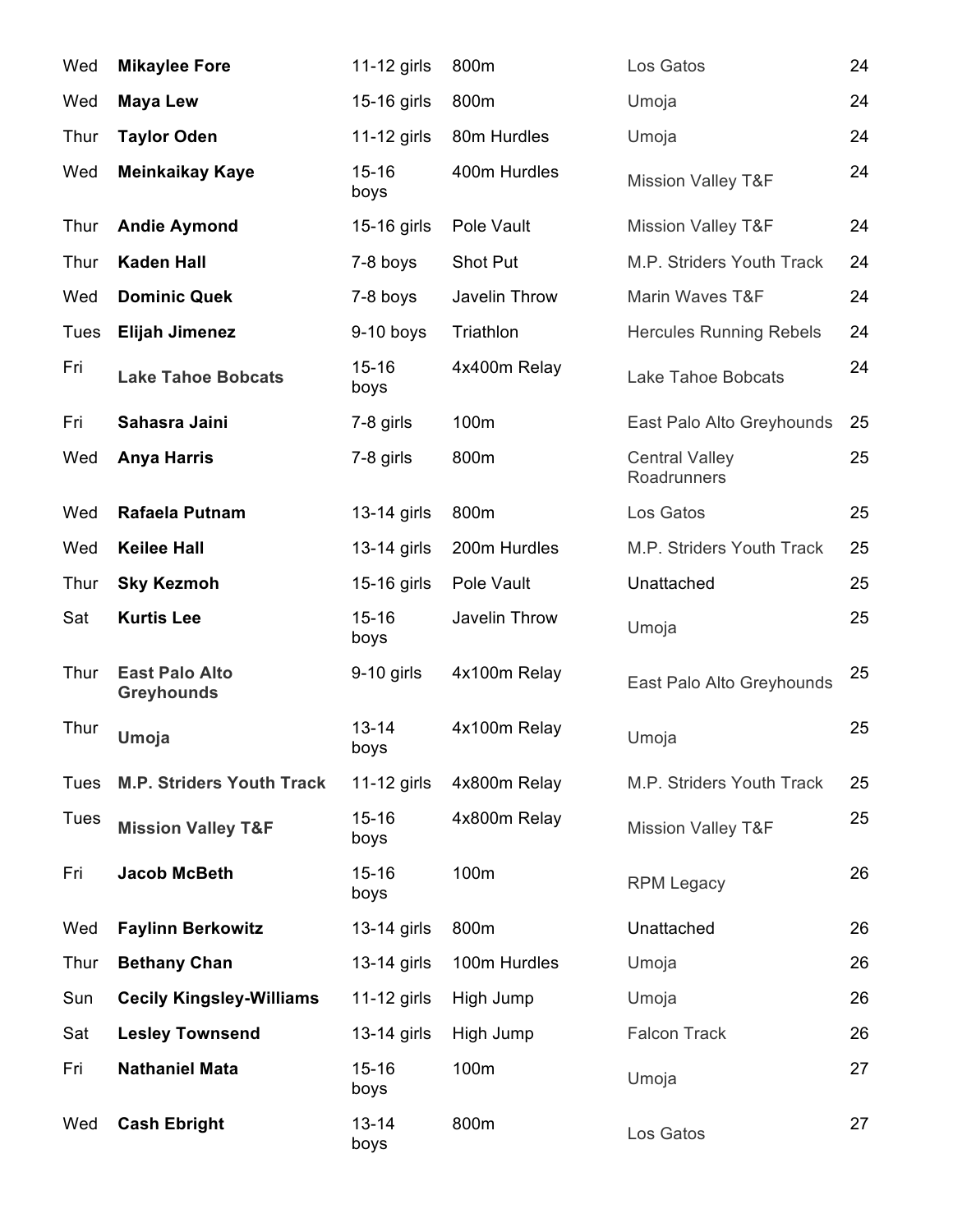| Thur | <b>Sydnie Watkins</b>         | 11-12 girls       | 80m Hurdles         | M.P. Striders Youth Track      | 27 |
|------|-------------------------------|-------------------|---------------------|--------------------------------|----|
| Fri  | <b>Brayden Snearly</b>        | $15 - 16$<br>boys | High Jump           | <b>Lake Tahoe Bobcats</b>      | 27 |
| Sat  | <b>Zackary Soares</b>         | $15 - 16$<br>boys | Pole Vault          | <b>Mission Valley T&amp;F</b>  | 27 |
| Mon  | <b>Kamrin Baird</b>           | 17-18 girls       | <b>Hammer Throw</b> | <b>Golden State Throwers</b>   | 27 |
| Mon  | <b>Cristian Buenrostro</b>    | $17 - 18$<br>boys | <b>Hammer Throw</b> | <b>Golden State Throwers</b>   | 27 |
| Wed  | <b>Theron Amey</b>            | 7-8 boys          | 200m                | 3M TC                          | 28 |
| Fri  | <b>Kailib Copes</b>           | $15 - 16$<br>boys | 400m                | 3M TC                          | 28 |
| Sun  | <b>Mikaylee Fore</b>          | 11-12 girls       | 1500m               | Los Gatos                      | 28 |
| Thur | <b>Shane Badcock</b>          | $13 - 14$<br>boys | 1500m               | 2nd Wind Athletics             | 28 |
| Thur | Leyla Azer                    | 15-16 girls       | Pole Vault          | <b>Mission Valley T&amp;F</b>  | 28 |
| Sun  | <b>James Baker</b>            | $17 - 18$<br>boys | Pole Vault          | Unattached                     | 28 |
| Sat  | <b>Chance Smith</b>           | $11 - 12$<br>boys | Long Jump           | <b>Hercules Running Rebels</b> | 28 |
| Fri  | <b>Oliver Gates</b>           | $17 - 18$<br>boys | Triple Jump         | <b>Trailblazers TC</b>         | 28 |
| Sun  | <b>Carolina Andrade</b>       | 17-18 girls       | Javelin Throw       | Marin Waves T&F                | 28 |
| Thur | Umoja                         | $15 - 16$<br>boys | 4x100m Relay        | Umoja                          | 28 |
| Fri  | Umoja                         | 13-14 girls       | 4x400m Relay        | Umoja                          | 28 |
| Fri  | Umoja                         | $15 - 16$<br>boys | 4x400m Relay        | Umoja                          | 28 |
| Wed  | <b>Phinehas Browne</b>        | 9-10 boys         | 200m                | Oakland PAL                    | 29 |
| Thur | <b>Jannah Sheriff</b>         | 13-14 girls       | 1500m               | Los Gatos                      | 29 |
| Thur | <b>Alexander Lodewick</b>     | $13 - 14$<br>boys | 1500m               | Diablo Valley Track & Field    | 29 |
| Sat  | <b>Madeleine Patrick</b>      | 11-12 girls       | 3000m               | Lake Tahoe Bobcats             | 29 |
| Sat  | <b>Harrison Dance</b>         | $13 - 14$<br>boys | 3000m               | Los Gatos                      | 29 |
| Thur | <b>Safir Stills Bey</b>       | $11 - 12$<br>boys | 80m Hurdles         | 3M TC                          | 29 |
| Wed  | <b>Devon Tussing-Adkinson</b> | $9-10$ girls      | High Jump           | Peninsula Flyers               | 29 |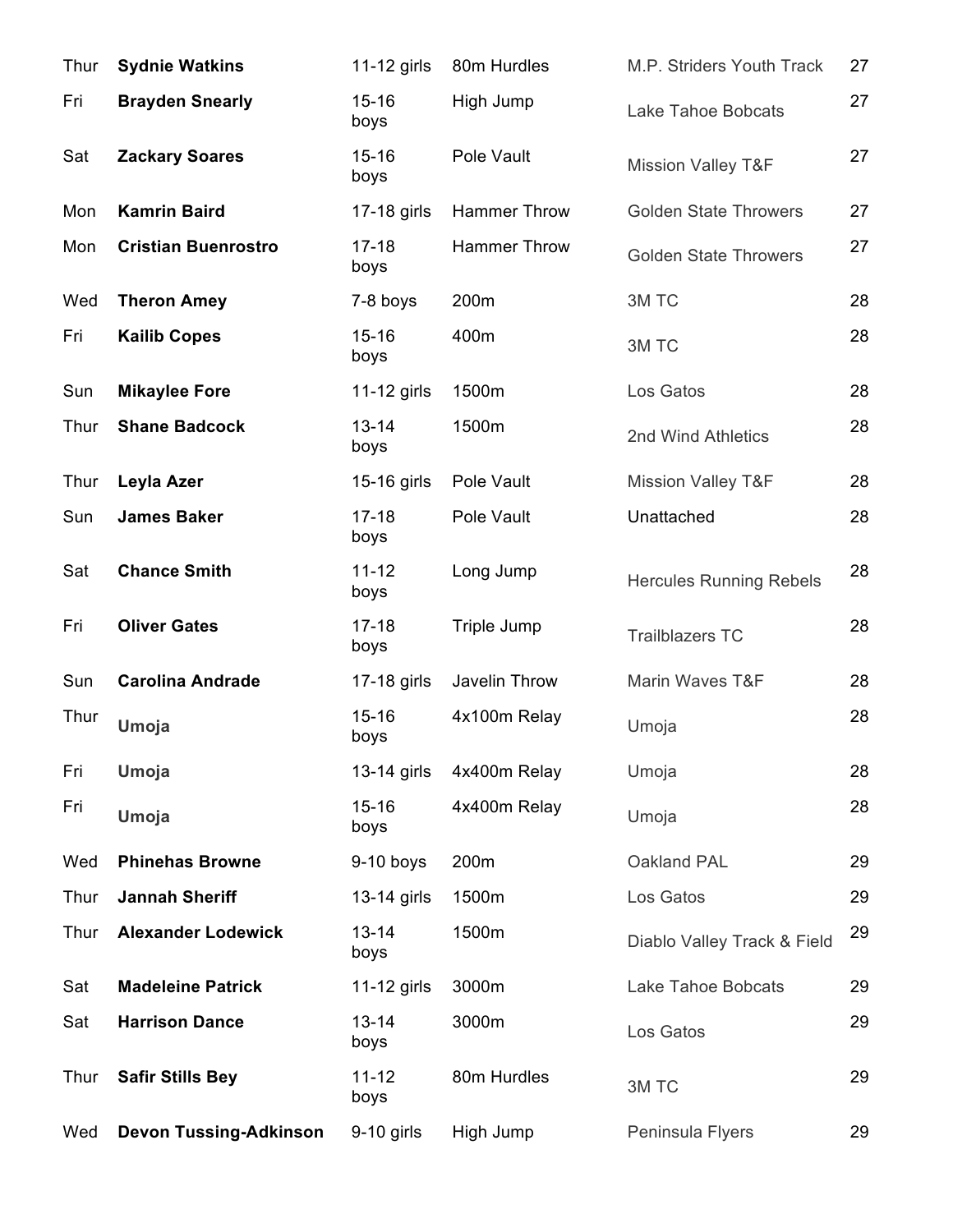| Wed         | <b>Cody Ellis</b>                                | $17 - 18$<br>boys | Shot Put              | Unattached                     | 29 |
|-------------|--------------------------------------------------|-------------------|-----------------------|--------------------------------|----|
| Fri         | <b>East Palo Alto</b><br><b>Greyhounds</b>       | $9-10$ boys       | 4x400m Relay          | East Palo Alto Greyhounds      | 29 |
| Fri         | Umoja                                            | 11-12 girls       | 4x400m Relay          | Umoja                          | 29 |
| Fri         | Umoja                                            | $13 - 14$<br>boys | 4x400m Relay          | Umoja                          | 29 |
| Wed         | <b>Daniel Harper</b>                             | $11 - 12$<br>boys | 200m                  | <b>High Speed</b>              | 30 |
| Wed         | <b>Jana Barron</b>                               | $11-12$ girls     | 800m                  | <b>Falcon Track</b>            | 30 |
| Thur        | Jimena Elizarraraz                               | 13-14 girls       | 1500m                 | Lake Tahoe Bobcats             | 30 |
| Sat         | <b>Zachary Irwin</b>                             | $13 - 14$<br>boys | 3000m                 | Los Gatos                      | 30 |
| Wed         | <b>Kailib Copes</b>                              | $15 - 16$<br>boys | 400m Hurdles          | 3M TC                          | 30 |
| Fri         | Oluwadamilola Ajala                              | $9-10$ girls      | 100m                  | <b>Steel Gazelles</b>          | 31 |
| Wed         | <b>Kyra Turner</b>                               | 9-10 girls        | 200m                  | <b>Hercules Running Rebels</b> | 31 |
| Wed         | <b>Elijah Jimenez</b>                            | $9-10$ boys       | 800m                  | <b>Hercules Running Rebels</b> | 31 |
| Sun         | <b>Shea Elmore</b>                               | 11-12 girls       | 1500m                 | Los Gatos                      | 31 |
| Thur        | <b>M.P. Striders Youth Track</b>                 | 11-12 girls       | 4x100m Relay          | M.P. Striders Youth Track      | 31 |
| Thur        | Umoja                                            | 13-14 girls       | 4x100m Relay          | Umoja                          | 31 |
| Fri         | <b>Diablo Valley Track &amp;</b><br><b>Field</b> | $9-10$ girls      | 4x400m Relay          | Diablo Valley Track & Field    | 31 |
| Wed         | <b>Claude Kingsley-Williams</b>                  | $11 - 12$<br>boys | 200m                  | Umoja                          | 32 |
| Wed         | <b>Belle Aduaka</b>                              | 17-18 girls       | 200m                  | <b>Falcon Track</b>            | 32 |
| Wed         | <b>Nicole Frigon</b>                             | 15-16 girls       | 800m                  | Diablo Valley Track & Field    | 32 |
| Mon         | <b>Jonathan Staley</b>                           | $17 - 18$<br>boys | 2000m<br>Steeplechase | Unattached                     | 32 |
| Wed         | Dagne' Buck                                      | $17 - 18$<br>boys | <b>Shot Put</b>       | <b>Golden State Throwers</b>   | 32 |
| Sun         | <b>Jared de Montiero</b>                         | $13 - 14$<br>boys | <b>Discus Throw</b>   | Diablo Valley Track & Field    | 32 |
| Thur        | <b>Simone Ricks</b>                              | 7-8 girls         | Javelin Throw         | 3M TC                          | 32 |
| <b>Tues</b> | <b>Daylen Dixon</b>                              | $9-10$ boys       | Triathlon             | Umoja                          | 32 |
| Fri         | <b>Demi Kalmon-Tidwell</b>                       | $11 - 12$<br>boys | 400m                  | 3M TC                          | 33 |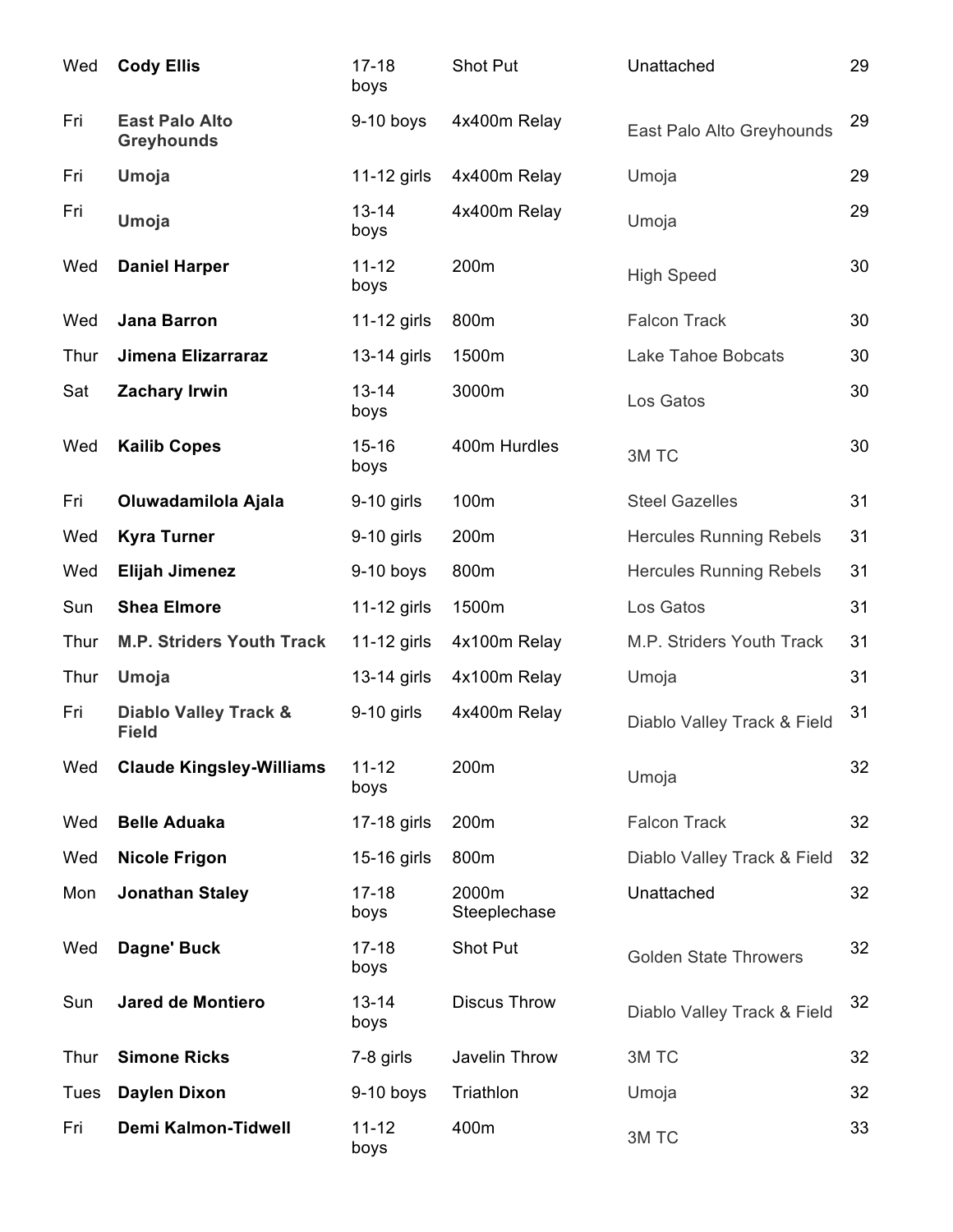| Sun         | <b>Milan Jackson</b>                       | 11-12 girls       | 1500m               | <b>Hercules Running Rebels</b> | 33 |
|-------------|--------------------------------------------|-------------------|---------------------|--------------------------------|----|
| Sat         | <b>Talia Green</b>                         | 11-12 girls       | 3000m               | Oakland Cubs                   | 33 |
| Wed         | <b>Shayana Tomasetti</b>                   | 13-14 girls       | 200m Hurdles        | Umoja                          | 33 |
| Fri         | <b>Leila Champion</b>                      | 13-14 girls       | 100m                | Diablo Valley Track & Field    | 34 |
| Wed         | <b>Luka Afonine</b>                        | $11 - 12$<br>boys | 800m                | Diablo Valley Track & Field    | 34 |
| Thur        | <b>Yadvinder Grewal</b>                    | $15 - 16$<br>boys | 1500m               | <b>Mission Valley T&amp;F</b>  | 34 |
| Sat         | Hrishikesh Joshi                           | $13 - 14$<br>boys | 3000m               | Los Gatos                      | 34 |
| Mon         | <b>Vanessa Patterson</b>                   | $11-12$ girls     | 1500m Race Walk     | East Palo Alto Greyhounds      | 34 |
| Thur        | <b>East Palo Alto</b><br><b>Greyhounds</b> | $9-10$ boys       | 4x100m Relay        | East Palo Alto Greyhounds      | 34 |
| Fri         | Diya Mahadevan                             | 7-8 girls         | 100m                | Peninsula Flyers               | 35 |
| Fri         | <b>Zion Shelton</b>                        | $11 - 12$<br>boys | 100m                | <b>High Speed</b>              | 35 |
| Fri         | <b>Elise Lee</b>                           | $9-10$ girls      | 400m                | <b>Hercules Running Rebels</b> | 35 |
| Fri         | <b>Phinehas Browne</b>                     | $9-10$ boys       | 400m                | Oakland PAL                    | 35 |
| Thur        | <b>Calvin Katz</b>                         | $15 - 16$<br>boys | 1500m               | Menlo i Greyhounds Track       | 35 |
| Sun         | <b>Kimora Mclemore</b>                     | 13-14 girls       | Shot Put            | <b>Hercules Running Rebels</b> | 35 |
| <b>Tues</b> | <b>Breana Williams</b>                     | 15-16 girls       | <b>Hammer Throw</b> | Oakland PAL                    | 35 |
| Wed         | <b>Mia Rueb</b>                            | 11-12 girls       | 800m                | Mount Diablo Heat              | 36 |
| Sun         | Dyson Kobayashi                            | 7-8 boys          | 1500m               | Oakland Cubs                   | 36 |
| Sun         | <b>Gavin Gunn</b>                          | $9-10$ boys       | 1500m               | Diablo Valley Track & Field    | 36 |
| Thur        | <b>Faylinn Berkowitz</b>                   | 13-14 girls       | 1500m               | Unattached                     | 36 |
| Thur        | <b>Jason Gomez</b>                         | $17 - 18$<br>boys | 1500m               | Menlo i Greyhounds Track       | 36 |
| Sat         | Lorelei Scheele                            | 11-12 girls       | 3000m               | Lions Pride RC                 | 36 |
| Sat         | <b>Grace Reed</b>                          | 13-14 girls       | 3000m               | Diablo Valley Track & Field    | 36 |
| Thur        | <b>Meinkaikay Kaye</b>                     | $15 - 16$<br>boys | 110m Hurdles        | <b>Mission Valley T&amp;F</b>  | 36 |
| Wed         | <b>Katelyn Cuneo</b>                       | 17-18 girls       | High Jump           | <b>Trailblazers TC</b>         | 36 |
| Wed         | <b>Victoria Staples</b>                    | 15-16 girls       | Long Jump           | Unattached                     | 36 |
| Sat         | <b>Rome Taupau</b>                         | 9-10 boys         | Shot Put            | East Palo Alto Greyhounds      | 36 |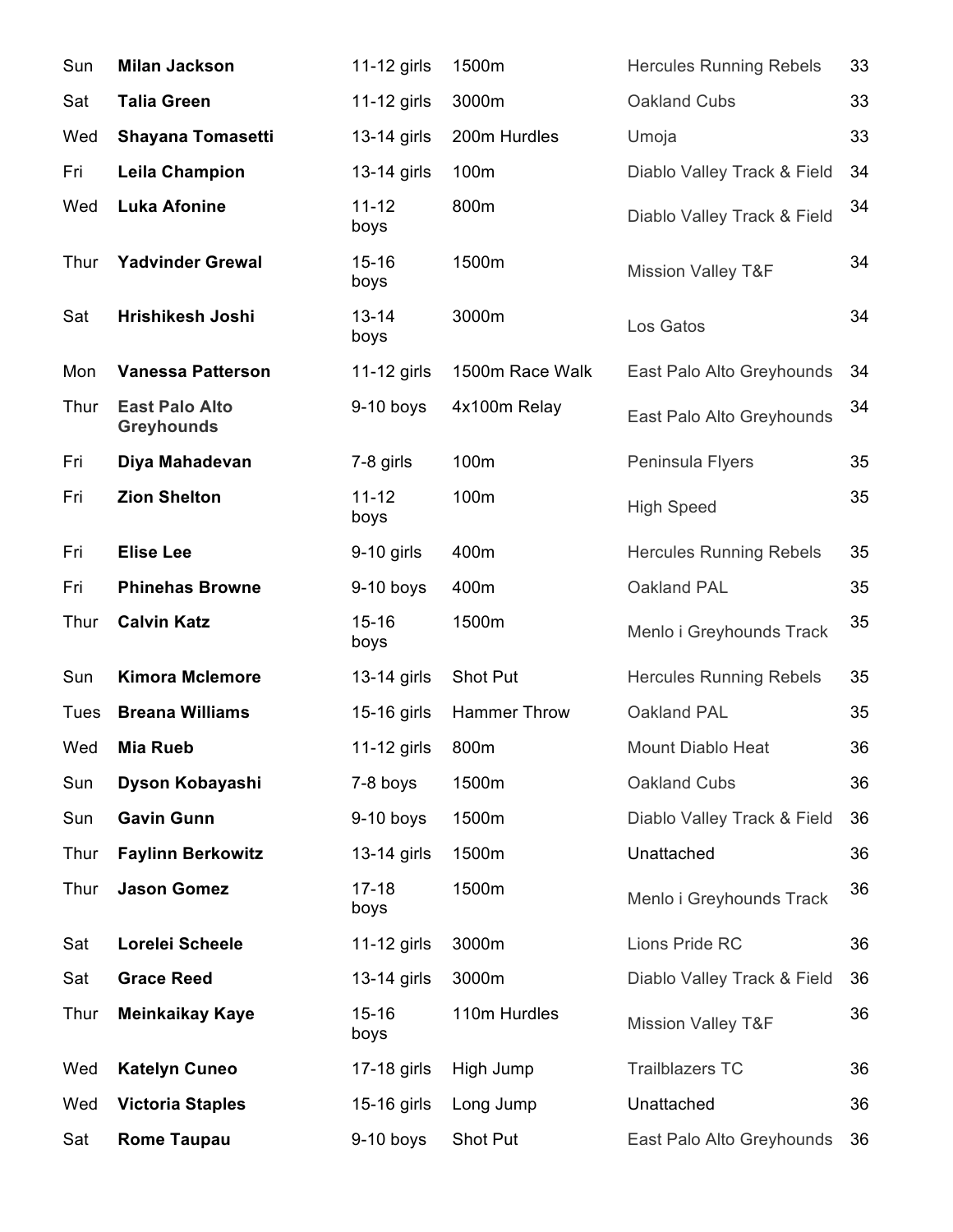| Wed  | <b>Amaya Fuller</b>     | 17-18 girls       | Shot Put              | Unattached                     | 36 |
|------|-------------------------|-------------------|-----------------------|--------------------------------|----|
| Wed  | Devin de Monteiro       | $15 - 16$<br>boys | <b>Discus Throw</b>   | Diablo Valley Track & Field    | 36 |
| Thur | <b>Christopher Wren</b> | $17 - 18$<br>boys | <b>Discus Throw</b>   | <b>Golden State Throwers</b>   | 36 |
| Sun  | <b>Maya Lew</b>         | 15-16 girls       | Javelin Throw         | Umoja                          | 36 |
| Fri  | <b>Chance Smith</b>     | $11 - 12$<br>boys | 100m                  | <b>Hercules Running Rebels</b> | 37 |
| Fri  | Diya Mahadevan          | 7-8 girls         | 400m                  | Peninsula Flyers               | 37 |
| Fri  | Hrishi Kachhia          | $17 - 18$<br>boys | 3000m                 | Menlo i Greyhounds Track       | 37 |
| Mon  | <b>Noel Austria</b>     | $17 - 18$<br>boys | 2000m<br>Steeplechase | <b>Mission Valley T&amp;F</b>  | 37 |
| Thur | <b>Teylor Haynes</b>    | 7-8 girls         | Javelin Throw         | M.P. Striders Youth Track      | 37 |
| Fri  | <b>Clara Adams</b>      | $9-10$ girls      | 100m                  | East Palo Alto Greyhounds      | 38 |
| Fri  | <b>Justin Schroeter</b> | $13 - 14$<br>boys | 100m                  | Unattached                     | 38 |
| Wed  | <b>Meena Baher</b>      | 15-16 girls       | 800m                  | <b>Woodside Wildebeests</b>    | 38 |
| Sun  | <b>Daylen Dixon</b>     | $9-10$ boys       | 1500m                 | Umoja                          | 38 |
| Sun  | <b>Talia Green</b>      | 11-12 girls       | 1500m                 | Oakland Cubs                   | 38 |
| Thur | <b>Ryan Wilson</b>      | $17 - 18$<br>boys | 1500m                 | Menlo i Greyhounds Track       | 38 |
| Fri  | <b>Jonathan Staley</b>  | $17 - 18$<br>boys | 3000m                 | Unattached                     | 38 |
| Wed  | <b>Da'Shanae Hosley</b> | $9-10$ girls      | High Jump             | <b>High Speed</b>              | 38 |
| Fri  | <b>Zander Jimenez</b>   | $11 - 12$<br>boys | High Jump             | <b>Hercules Running Rebels</b> | 38 |
| Sat  | <b>Leila Champion</b>   | 13-14 girls       | High Jump             | Diablo Valley Track & Field    | 38 |
| Sat  | <b>Aditi Sagi</b>       | 11-12 girls       | Long Jump             | Umoja                          | 38 |
| Sat  | <b>Jala Auzenne</b>     | 13-14 girls       | <b>Discus Throw</b>   | East Palo Alto Greyhounds      | 38 |
| Fri  | <b>Breana Williams</b>  | 15-16 girls       | <b>Discus Throw</b>   | Oakland PAL                    | 38 |
| Wed  | <b>Kwanna Smith</b>     | $9-10$ boys       | 200m                  | Pantera TC                     | 39 |
| Wed  | <b>Kwanna Smith</b>     | $9-10$ boys       | 800m                  | Pantera TC                     | 39 |
| Sun  | <b>Andrew Shogan</b>    | $9-10$ boys       | 1500m                 | Diablo Valley Track & Field    | 39 |
| Fri  | <b>Liam Swadley</b>     | $11 - 12$<br>boys | High Jump             | <b>Falcon Track</b>            | 39 |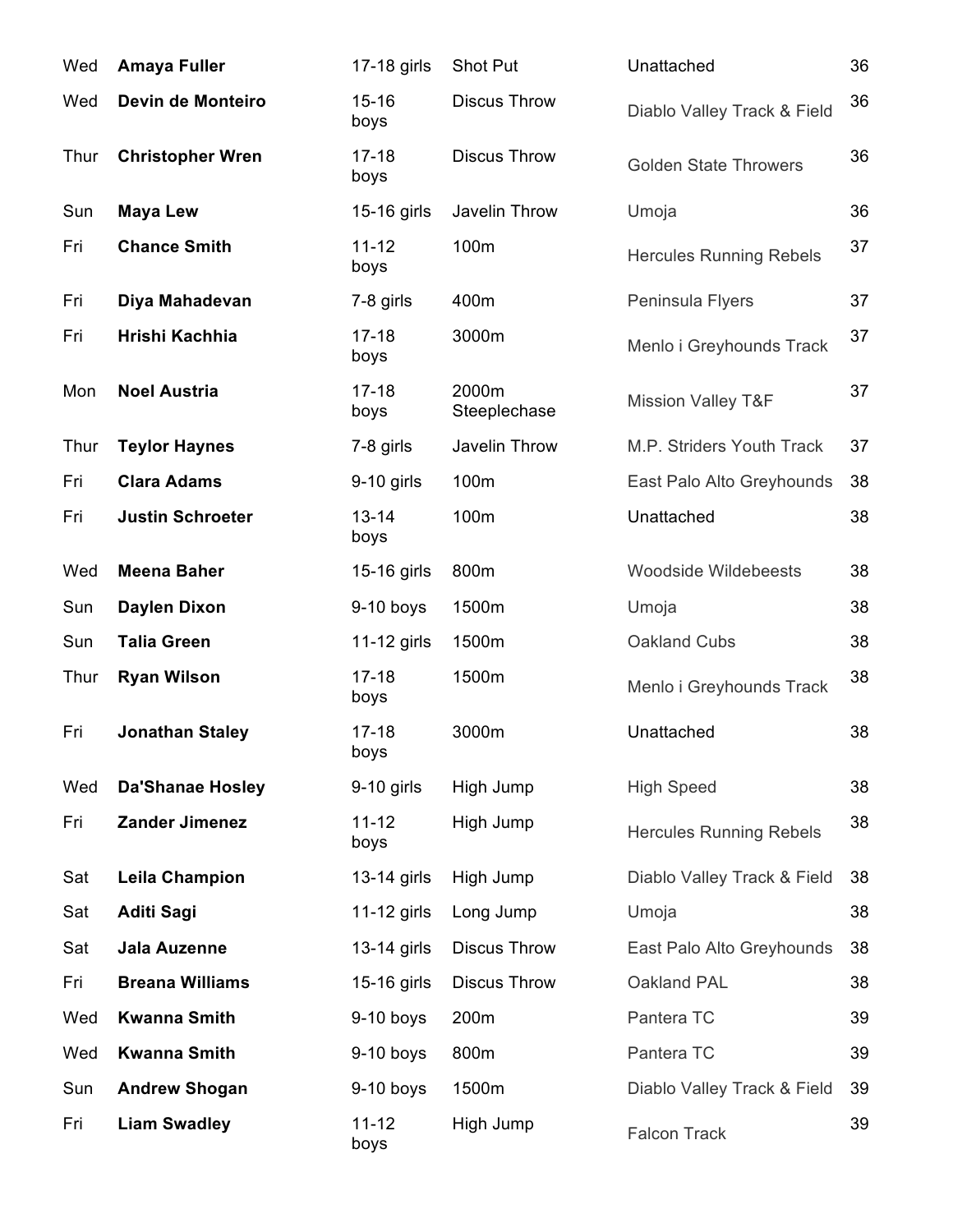| Thur | <b>Vivan Nguyen</b>              | 15-16 girls       | Pole Vault          | <b>Mission Valley T&amp;F</b>  | 39 |
|------|----------------------------------|-------------------|---------------------|--------------------------------|----|
| Fri  | <b>Malaysha Williams</b>         | 13-14 girls       | Long Jump           | Oakland PAL                    | 39 |
| Sun  | <b>Gianna Bower</b>              | 7-8 girls         | Shot Put            | East Palo Alto Greyhounds      | 39 |
| Sun  | Demani Knox                      | $11 - 12$<br>boys | <b>Discus Throw</b> | 3M TC                          | 39 |
| Wed  | <b>Jhani Snipes</b>              | 11-12 girls       | Javelin Throw       | 3M TC                          | 39 |
| Fri  | <b>M.P. Striders Youth Track</b> | 11-12 girls       | 4x400m Relay        | M.P. Striders Youth Track      | 39 |
| Fri  | <b>Mission Valley T&amp;F</b>    | $15 - 16$<br>boys | 4x400m Relay        | <b>Mission Valley T&amp;F</b>  | 39 |
| Fri  | <b>Phinehas Browne</b>           | $9-10$ boys       | 100m                | Oakland PAL                    | 40 |
| Wed  | <b>Calvin Katz</b>               | $15 - 16$<br>boys | 800m                | Menlo i Greyhounds Track       | 40 |
| Wed  | <b>Kailib Copes</b>              | $15 - 16$<br>boys | Triple Jump         | 3M TC                          | 40 |
| Fri  | Umoja                            | 13-14 girls       | 4x400m Relay        | Umoja                          | 40 |
| Wed  | <b>Haven Decker</b>              | 15-16 girls       | 800m                | <b>Falcon Track</b>            | 41 |
| Wed  | <b>Ishaan Singh</b>              | $15 - 16$<br>boys | 800m                | Menlo i Greyhounds Track       | 41 |
| Wed  | <b>Ryan Wilson</b>               | $17 - 18$<br>boys | 800m                | Menlo i Greyhounds Track       | 41 |
| Sun  | <b>Aakash Arumugam</b>           | $11 - 12$<br>boys | 1500m               | Mount Diablo Heat              | 41 |
| Thur | <b>Advait Krishnan</b>           | $15 - 16$<br>boys | 1500m               | Menlo i Greyhounds Track       | 41 |
| Wed  | <b>Oliver Gates</b>              | $17 - 18$<br>boys | Long Jump           | <b>Trailblazers TC</b>         | 41 |
| Wed  | <b>Sean Huckleberry</b>          | $15 - 16$<br>boys | Triple Jump         | Marin Waves T&F                | 41 |
| Fri  | <b>Madison King</b>              | 17-18 girls       | <b>Discus Throw</b> | 209 Throwers                   | 41 |
| Thur | <b>Ceyean Brown</b>              | $9-10$ boys       | Javelin Throw       | Swoop Time                     | 41 |
| Fri  | <b>Mission Valley T&amp;F</b>    | $15 - 16$<br>boys | 4x400m Relay        | <b>Mission Valley T&amp;F</b>  | 41 |
| Fri  | Elijah Jimenez                   | $9-10$ boys       | 400m                | <b>Hercules Running Rebels</b> | 42 |
| Wed  | <b>Tanner Anderson</b>           | $17 - 18$<br>boys | 800m                | Menlo i Greyhounds Track       | 42 |
| Sun  | <b>Mia Rueb</b>                  | 11-12 girls       | 1500m               | Mount Diablo Heat              | 42 |
| Thur | <b>Tanner Anderson</b>           | $17 - 18$         | 1500m               | Menlo i Greyhounds Track       | 42 |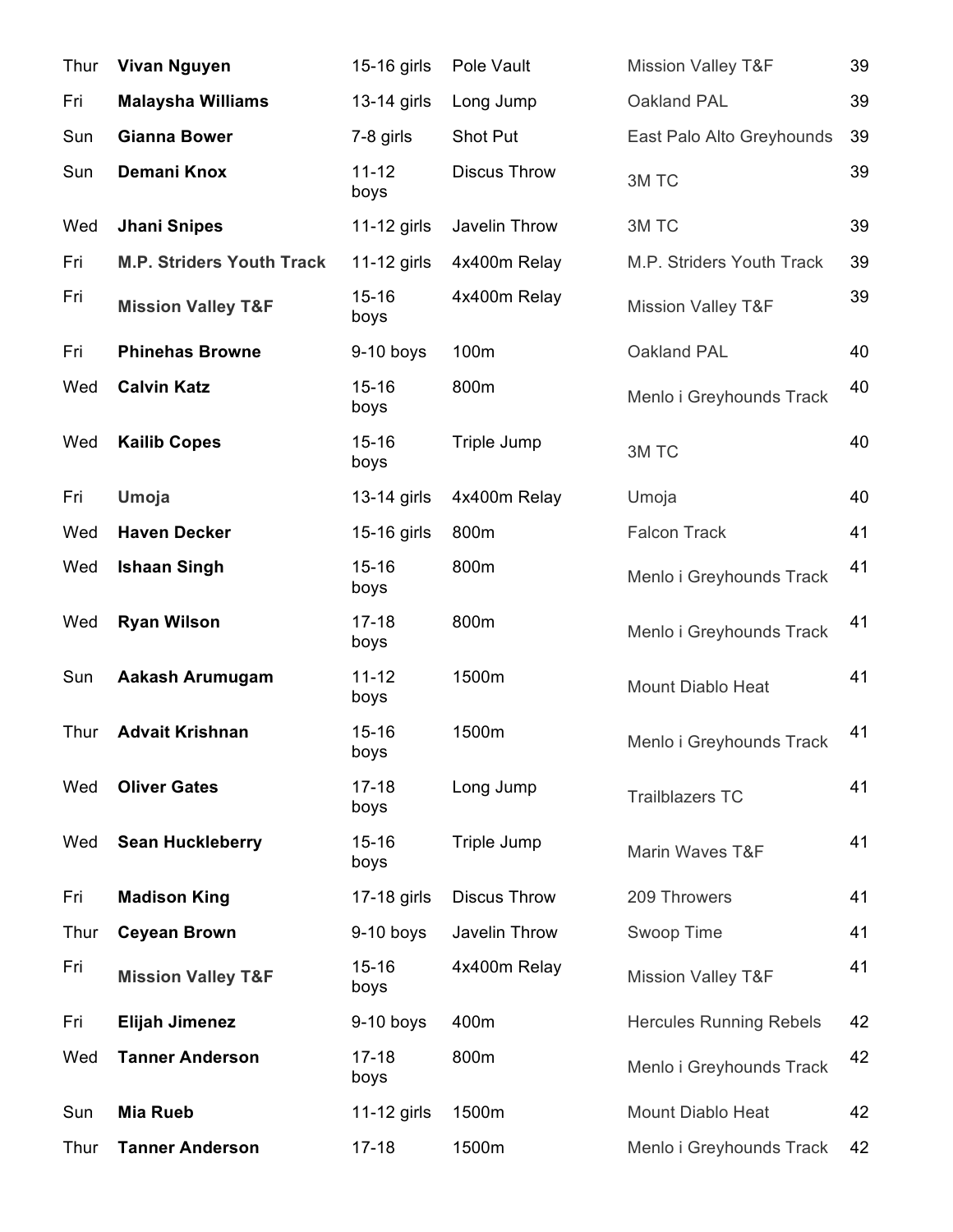## boys

| Thur | De'Saya Smith                   | 15-16 girls       | 100m Hurdles  | 3M TC                                | 42 |
|------|---------------------------------|-------------------|---------------|--------------------------------------|----|
| Thur | <b>Glennvone Wingfield</b>      | $9-10$ boys       | High Jump     | <b>Hercules Running Rebels</b>       | 42 |
| Thur | <b>RayAnthony Campbell</b>      | $13 - 14$<br>boys | High Jump     | East Palo Alto Greyhounds            | 42 |
| Sat  | <b>Millie Jenkins</b>           | 15-16 girls       | High Jump     | <b>Lake Tahoe Bobcats</b>            | 42 |
| Fri  | <b>Rosie Bultman</b>            | 13-14 girls       | Long Jump     | Unattached                           | 42 |
| Wed  | <b>Breana Williams</b>          | 15-16 girls       | Shot Put      | Oakland PAL                          | 42 |
| Wed  | <b>Katelyn Cuneo</b>            | 17-18 girls       | Shot Put      | <b>Trailblazers TC</b>               | 42 |
| Sat  | <b>Jake Weathers</b>            | $15 - 16$<br>boys | Javelin Throw | <b>Golden State Throwers</b>         | 42 |
| Fri  | <b>Mission Valley T&amp;F</b>   | $17 - 18$<br>boys | 4x400m Relay  | <b>Mission Valley T&amp;F</b>        | 42 |
| Fri  | <b>Brooke Chatman</b>           | $9-10$ girls      | 100m          | Oakland PAL                          | 43 |
| Wed  | Oluwadamilola Ajala             | 9-10 girls        | 200m          | <b>Steel Gazelles</b>                | 43 |
| Wed  | <b>Harry Overstreet III</b>     | $15 - 16$<br>boys | 200m          | Unattached                           | 43 |
| Fri  | <b>Anya Harris</b>              | 7-8 girls         | 400m          | <b>Central Valley</b><br>Roadrunners | 43 |
| Wed  | <b>Jason Gomez</b>              | $17 - 18$<br>boys | 800m          | Menlo i Greyhounds Track             | 43 |
| Wed  | <b>Gabrielle Henry</b>          | 17-18 girls       | 400m Hurdles  | 3M TC                                | 43 |
| Wed  | <b>Sofia Bower</b>              | 9-10 girls        | High Jump     | East Palo Alto Greyhounds            | 43 |
| Wed  | <b>Jared Tansimore</b>          | $17 - 18$<br>boys | Long Jump     | <b>Mission Valley T&amp;F</b>        | 43 |
| Thur | <b>Naomi Sachs</b>              | 13-14 girls       | Triple Jump   | <b>Steel Gazelles</b>                | 43 |
| Thur | <b>Briana Fedkiw</b>            | 15-16 girls       | Triple Jump   | Unattached                           | 43 |
| Sun  | To'oa Taupau                    | 7-8 girls         | Shot Put      | East Palo Alto Greyhounds            | 43 |
| Fri  | <b>Menlo i Greyhounds Track</b> | $15 - 16$<br>boys | 4x400m Relay  | Menlo i Greyhounds Track             | 43 |
| Wed  | <b>Kaden Hall</b>               | 7-8 boys          | 800m          | M.P. Striders Youth Track            | 44 |
| Wed  | De'Saya Smith                   | 15-16 girls       | 400m Hurdles  | 3M TC                                | 44 |
| Wed  | Zoe-Lyfe Edgerly                | $9-10$ girls      | High Jump     | <b>High Speed</b>                    | 44 |
| Fri  | <b>Naomi Sachs</b>              | 13-14 girls       | Long Jump     | <b>Steel Gazelles</b>                | 44 |
| Sun  | <b>Sariyah Horne</b>            | 13-14 girls       | Shot Put      | M.P. Striders Youth Track            | 44 |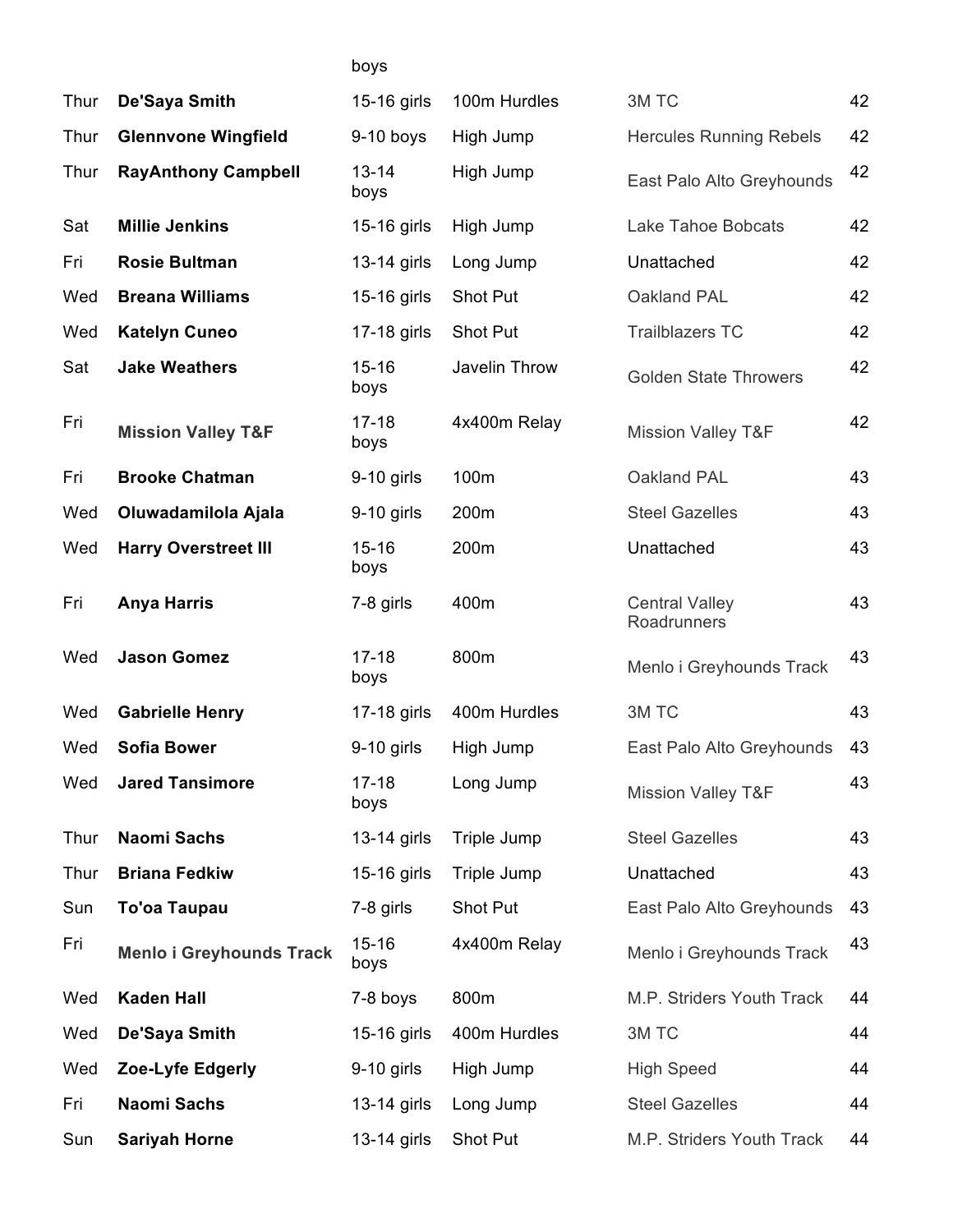| Thur | <b>Gracie DeFina</b>          | $9-10$ girls      | Javelin Throw       | Napa Track                    | 44 |
|------|-------------------------------|-------------------|---------------------|-------------------------------|----|
| Sat  | <b>Nicholas Gammal</b>        | $17 - 18$<br>boys | Javelin Throw       | <b>Mission Valley T&amp;F</b> | 44 |
| Fri  | <b>Brooke Chatman</b>         | $9-10$ girls      | 400m                | Oakland PAL                   | 45 |
| Fri  | <b>Justin Schroeter</b>       | $13 - 14$<br>boys | 400m                | Unattached                    | 45 |
| Wed  | <b>Devon Tussing-Adkinson</b> | $9-10$ girls      | 800m                | Peninsula Flyers              | 45 |
| Wed  | Manogya Yara                  | $15 - 16$<br>boys | 800m                | Umoja                         | 45 |
| Sun  | <b>Devon Tussing-Adkinson</b> | $9-10$ girls      | 1500m               | Peninsula Flyers              | 45 |
| Sat  | <b>Isabelle Chan</b>          | 13-14 girls       | 3000m               | Umoja                         | 45 |
| Thur | <b>Malaysha Williams</b>      | 13-14 girls       | 100m Hurdles        | Oakland PAL                   | 45 |
| Thur | <b>Millie Jenkins</b>         | 15-16 girls       | 100m Hurdles        | Lake Tahoe Bobcats            | 45 |
| Wed  | <b>Catherine Kreutzen</b>     | 13-14 girls       | 200m Hurdles        | <b>Team Onalysis</b>          | 45 |
| Sat  | <b>Mateo Carter-Gilkey</b>    | 7-8 boys          | Long Jump           | The Raptors                   | 45 |
| Fri  | <b>Da'Shanae Hosley</b>       | 9-10 girls        | Shot Put            | <b>High Speed</b>             | 45 |
| Sat  | <b>Jhani Snipes</b>           | 11-12 girls       | <b>Discus Throw</b> | 3M TC                         | 45 |
| Fri  | <b>Dynistee Tuua</b>          | 7-8 girls         | 100m                | Umoja                         | 46 |
| Fri  | <b>Mihir Kale</b>             | $13 - 14$<br>boys | 100m                | Umoja                         | 46 |
| Wed  | <b>Clara Adams</b>            | $9-10$ girls      | 200m                | East Palo Alto Greyhounds     | 46 |
| Sat  | Aakash Arumugam               | $11 - 12$<br>boys | 3000m               | Mount Diablo Heat             | 46 |
| Wed  | <b>Lev Afonine</b>            | $13 - 14$<br>boys | 200m Hurdles        | Diablo Valley Track & Field   | 46 |
| Sat  | <b>Rohan Malyala</b>          | $13 - 14$<br>boys | Long Jump           | Umoja                         | 46 |
| Wed  | <b>George Santos</b>          | $13 - 14$<br>boys | 200m                | Santa Rosa Express            | 47 |
| Wed  | <b>Nathaniel Mata</b>         | $15 - 16$<br>boys | 200m                | Umoja                         | 47 |
| Fri  | <b>Kwanna Smith</b>           | 9-10 boys         | 400m                | Pantera TC                    | 47 |
| Fri  | <b>Orion Barger</b>           | $15 - 16$<br>boys | 400m                | <b>Lake Tahoe Bobcats</b>     | 47 |
| Sun  | <b>Dominic Quek</b>           | 7-8 boys          | 1500m               | Marin Waves T&F               | 47 |
| Thur | <b>Kelani Guyton</b>          | 13-14 girls       | 100m Hurdles        | Oakland PAL                   | 47 |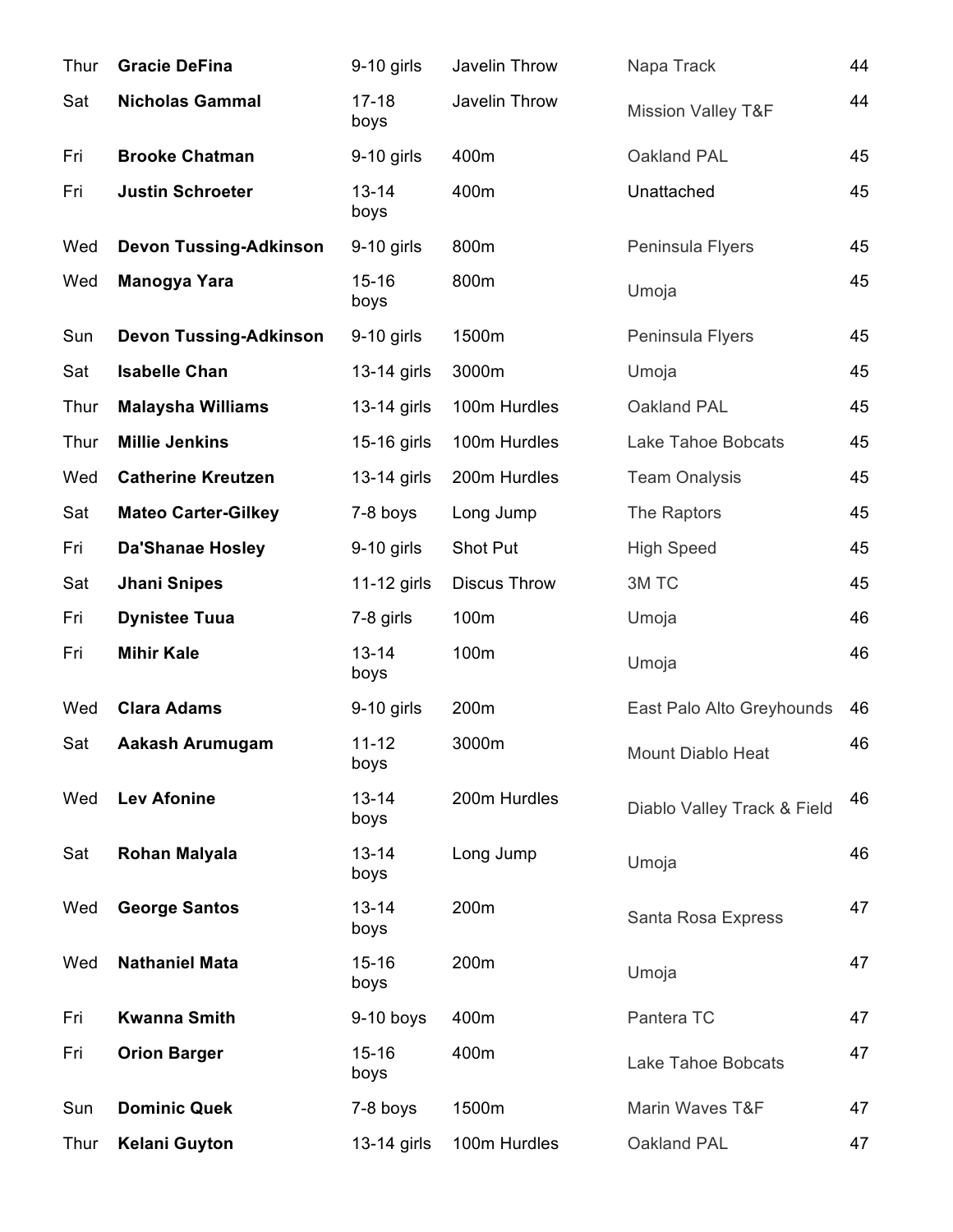| Sat  | <b>Jared de Montiero</b>   | $13 - 14$<br>boys | <b>Shot Put</b>     | Diablo Valley Track & Field    | 47 |
|------|----------------------------|-------------------|---------------------|--------------------------------|----|
| Wed  | <b>Liam Swadley</b>        | $11 - 12$<br>boys | Javelin Throw       | <b>Falcon Track</b>            | 47 |
| Sat  | <b>James Dial</b>          | $17 - 18$<br>boys | Javelin Throw       | <b>Golden State Throwers</b>   | 47 |
| Fri  | <b>Allen Seo</b>           | $15 - 16$<br>boys | 100m                | <b>Falcon Track</b>            | 48 |
| Wed  | <b>Akil Riley</b>          | $17 - 18$<br>boys | 200m                | Unattached                     | 48 |
| Wed  | <b>Omar Williams</b>       | $9-10$ boys       | 800m                | <b>Hercules Running Rebels</b> | 48 |
| Thur | <b>Dhani Bowie</b>         | $13 - 14$<br>boys | 100m Hurdles        | 3M TC                          | 48 |
| Sat  | <b>RayAnthony Campbell</b> | $13 - 14$<br>boys | Long Jump           | East Palo Alto Greyhounds      | 48 |
| Thur | <b>Ella Swadley</b>        | 15-16 girls       | Triple Jump         | <b>Falcon Track</b>            | 48 |
| Sat  | <b>Corey Fuller</b>        | $9-10$ boys       | Shot Put            | Unattached                     | 48 |
| Thur | Perswaysia Rucker          | $11-12$ girls     | Shot Put            | <b>High Speed</b>              | 48 |
| Sun  | Leyla Azer                 | 15-16 girls       | Javelin Throw       | <b>Mission Valley T&amp;F</b>  | 48 |
| Wed  | <b>Britney Gates</b>       | $9-10$ girls      | 800m                | M.P. Striders Youth Track      | 49 |
| Wed  | <b>Otto Montgomery</b>     | $11 - 12$<br>boys | 800m                | The Raptors                    | 49 |
| Sun  | <b>Landon Pretre</b>       | $11 - 12$<br>boys | 1500m               | <b>Woodside Wildebeests</b>    | 49 |
| Thur | <b>Kobi Davis</b>          | $15 - 16$<br>boys | 110m Hurdles        | <b>Team Onalysis</b>           | 49 |
| Wed  | <b>Allen Seo</b>           | $15 - 16$<br>boys | 400m Hurdles        | <b>Falcon Track</b>            | 49 |
| Sat  | <b>Lauren Chan</b>         | 11-12 girls       | Long Jump           | Umoja                          | 49 |
| Thur | <b>James Hendrix</b>       | $17 - 18$<br>boys | <b>Discus Throw</b> | Sierra Foothill TC             | 49 |
| Fri  | Jayla Dixon                | 13-14 girls       | Javelin Throw       | Umoja                          | 49 |
| Sat  | <b>James Hendrix</b>       | $17 - 18$<br>boys | Javelin Throw       | Sierra Foothill TC             | 49 |
| Fri  | <b>TaeVaughn Hill</b>      | 7-8 boys          | 100m                | M.P. Striders Youth Track      | 50 |
| Fri  | <b>Lynee Sims</b>          | 13-14 girls       | 100m                | <b>Steel Gazelles</b>          | 50 |
| Fri  | <b>Ojal Dhar</b>           | 15-16 girls       | 100m                | <b>Falcon Track</b>            | 50 |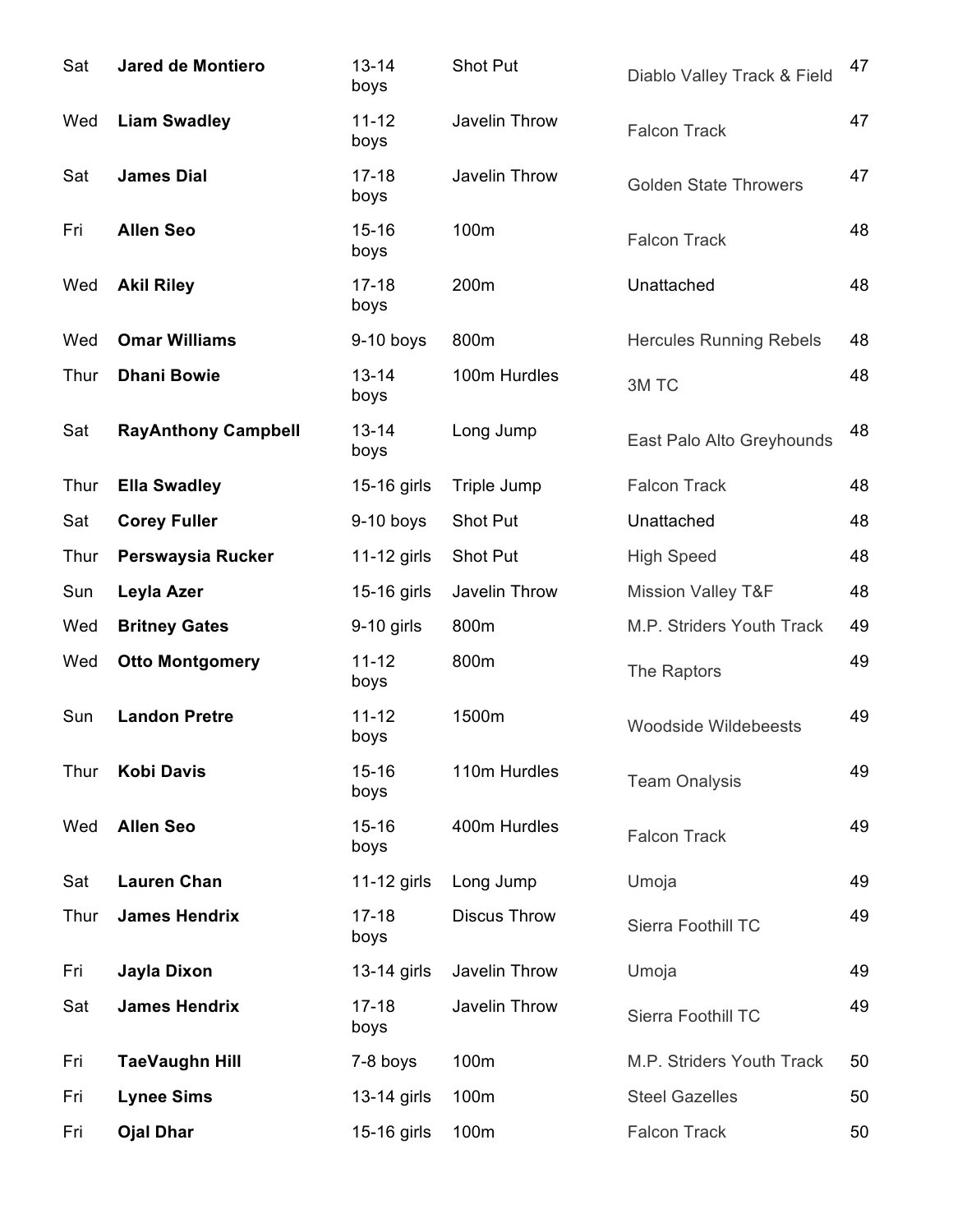| Wed  | <b>Dynistee Tuua</b>       | 7-8 girls         | 200m                | Umoja                                | 50 |
|------|----------------------------|-------------------|---------------------|--------------------------------------|----|
| Wed  | <b>Jacob McBeth</b>        | $15 - 16$<br>boys | 200m                | <b>RPM Legacy</b>                    | 50 |
| Wed  | <b>Adrian Alvarez</b>      | $17 - 18$<br>boys | 200m                | M.P. Striders Youth Track            | 50 |
| Fri  | <b>Zander Jimenez</b>      | $11 - 12$<br>boys | 400m                | <b>Hercules Running Rebels</b>       | 50 |
| Fri  | <b>Alexandra Rumford</b>   | 13-14 girls       | 400m                | Umoja                                | 50 |
| Wed  | <b>Kiona McCasland</b>     | $9-10$ girls      | 800m                | Diablo Valley Track & Field          | 50 |
| Wed  | <b>Daylen Dixon</b>        | 9-10 boys         | 800m                | Umoja                                | 50 |
| Wed  | <b>Jamal Adam</b>          | $17 - 18$<br>boys | 800m                | Umoja                                | 50 |
| Sat  | <b>Keelan Hall</b>         | $11 - 12$<br>boys | 3000m               | M.P. Striders Youth Track            | 50 |
| Wed  | <b>Kalani Seymore</b>      | $15 - 16$<br>boys | Triple Jump         | <b>Mission Valley T&amp;F</b>        | 50 |
| Sat  | <b>Yoseff Moten</b>        | $9-10$ boys       | Shot Put            | M.P. Striders Youth Track            | 50 |
| Fri  | <b>Maya Lew</b>            | 15-16 girls       | 100m                | Umoja                                | 51 |
| Wed  | <b>Justin Schroeter</b>    | $13 - 14$<br>boys | 200m                | Unattached                           | 51 |
| Fri  | <b>Travis Keeton</b>       | $15 - 16$<br>boys | 400m                | <b>Hercules Running Rebels</b>       | 51 |
| Wed  | <b>Amalia Contreras</b>    | $9-10$ girls      | 800m                | Diablo Valley Track & Field          | 51 |
| Wed  | <b>Dhani Bowie</b>         | $13 - 14$<br>boys | 200m Hurdles        | 3M TC                                | 51 |
| Sun  | <b>Riley Bonzi-Gullatt</b> | $11-12$ girls     | High Jump           | <b>Central Valley</b><br>Roadrunners | 51 |
| Sat  | <b>Naomi Sachs</b>         | 13-14 girls       | High Jump           | <b>Steel Gazelles</b>                | 51 |
| Sat  | <b>Baylei Wilson</b>       | 7-8 boys          | Long Jump           | 3M TC                                | 51 |
| Sat  | lan Gammal                 | $13 - 14$<br>boys | Shot Put            | <b>Mission Valley T&amp;F</b>        | 51 |
| Sat  | Ashaunti Washington        | 11-12 girls       | <b>Discus Throw</b> | M.P. Striders Youth Track            | 51 |
| Wed  | <b>Jake Weathers</b>       | $15 - 16$<br>boys | <b>Discus Throw</b> | <b>Golden State Throwers</b>         | 51 |
| Thur | <b>Corey Fuller</b>        | $9-10$ boys       | Javelin Throw       | Unattached                           | 51 |
| Thur | <b>Harrison Fung</b>       | $13 - 14$<br>boys | 100m Hurdles        | Lake Tahoe Bobcats                   | 52 |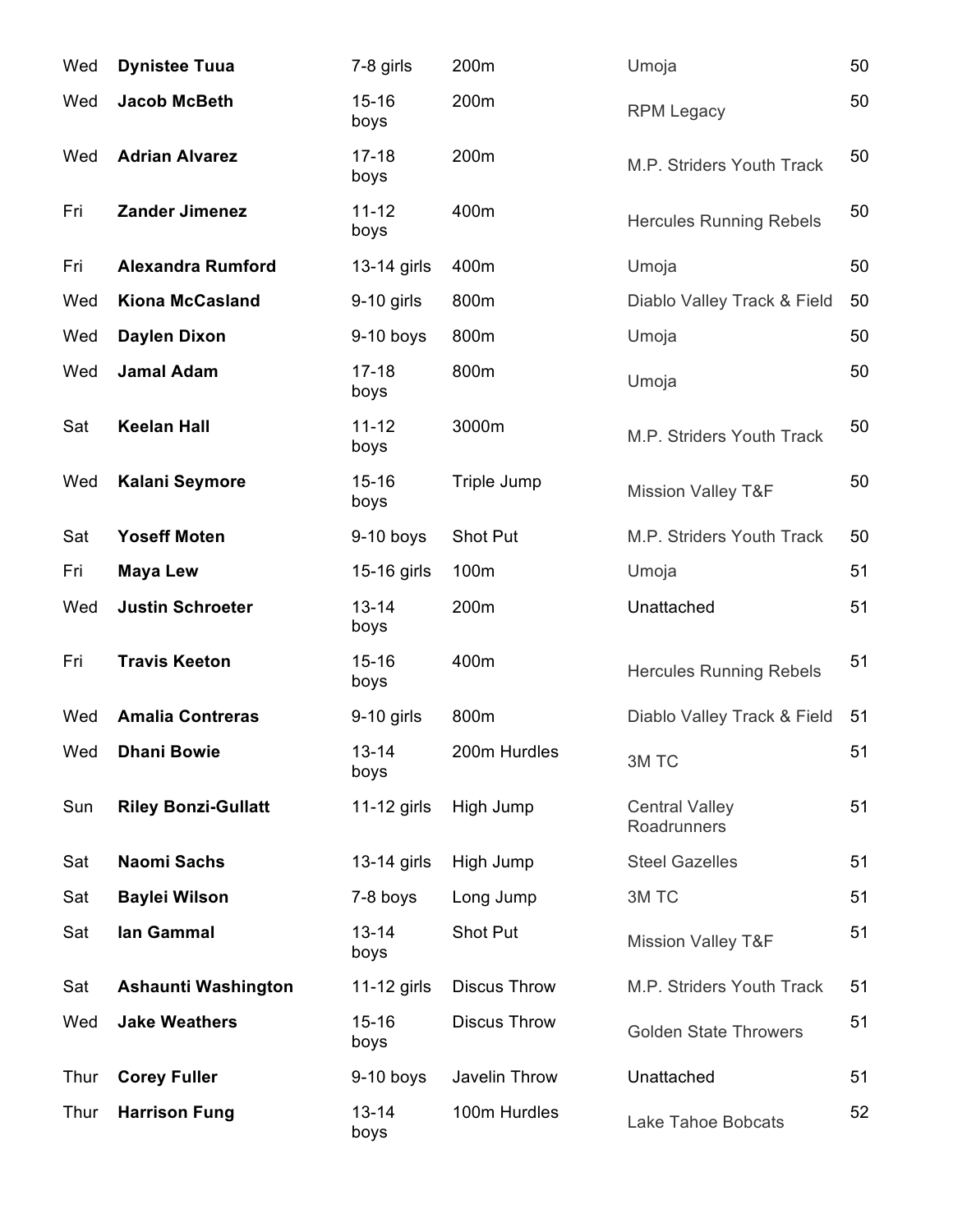| Sat  | <b>Rosie Bultman</b>            | 13-14 girls       | High Jump           | Unattached                           | 52 |
|------|---------------------------------|-------------------|---------------------|--------------------------------------|----|
| Sat  | <b>Julius Harrison</b>          | $11 - 12$<br>boys | Long Jump           | <b>High Speed</b>                    | 52 |
| Sun  | lan Gammal                      | $13 - 14$<br>boys | <b>Discus Throw</b> | <b>Mission Valley T&amp;F</b>        | 52 |
| Wed  | <b>Paige Nutter</b>             | $11-12$ girls     | Javelin Throw       | <b>Mount Diablo Heat</b>             | 52 |
| Fri  | <b>Belle Aduaka</b>             | 17-18 girls       | 100m                | <b>Falcon Track</b>                  | 53 |
| Fri  | <b>Akil Riley</b>               | $17 - 18$<br>boys | 100m                | Unattached                           | 53 |
| Wed  | <b>Elijah Jimenez</b>           | $9-10$ boys       | 200m                | <b>Hercules Running Rebels</b>       | 53 |
| Fri  | <b>Daia Sanders</b>             | 9-10 girls        | 400m                | 3M TC                                | 53 |
| Wed  | <b>Landon Pretre</b>            | $11 - 12$<br>boys | 800m                | <b>Woodside Wildebeests</b>          | 53 |
| Sun  | <b>Britney Gates</b>            | $9-10$ girls      | 1500m               | M.P. Striders Youth Track            | 53 |
| Wed  | <b>Harrison Fung</b>            | $13 - 14$<br>boys | 200m Hurdles        | Lake Tahoe Bobcats                   | 53 |
| Wed  | <b>Brenda Martinez-Ruiz</b>     | 15-16 girls       | 400m Hurdles        | Lake Tahoe Bobcats                   | 53 |
| Sat  | Dyson Kobayashi                 | 7-8 boys          | Long Jump           | Oakland Cubs                         | 53 |
| Fri  | <b>Noah Bower</b>               | $11 - 12$<br>boys | <b>Shot Put</b>     | East Palo Alto Greyhounds            | 53 |
| Fri  | <b>Cecily Kingsley-Williams</b> | $11-12$ girls     | 100m                | Umoja                                | 54 |
| Fri  | <b>Belle Aduaka</b>             | 17-18 girls       | 400m                | <b>Falcon Track</b>                  | 54 |
| Sun  | <b>Amaya Belford</b>            | 9-10 girls        | 1500m               | <b>High Speed</b>                    | 54 |
| Wed  | <b>Ella Swadley</b>             | 15-16 girls       | 400m Hurdles        | <b>Falcon Track</b>                  | 54 |
| Sun  | <b>Brynn Wallar</b>             | 11-12 girls       | High Jump           | <b>Central Valley</b><br>Roadrunners | 54 |
| Thur | Ashaunti Washington             | $11-12$ girls     | Shot Put            | M.P. Striders Youth Track            | 54 |
| Fri  | <b>Malek Wright</b>             | $9-10$ boys       | 100m                | Oakland PAL                          | 55 |
| Fri  | <b>Shaunise Tuua</b>            | $11-12$ girls     | 100m                | Umoja                                | 55 |
| Wed  | <b>Mateo Carter-Gilkey</b>      | 7-8 boys          | 200m                | The Raptors                          | 55 |
| Sun  | Zoe-Lyfe Edgerly                | $9-10$ girls      | 1500m               | <b>High Speed</b>                    | 55 |
| Wed  | <b>Jesus Gomez</b>              | $15 - 16$<br>boys | 400m Hurdles        | <b>Mission Valley T&amp;F</b>        | 55 |
| Sat  | <b>Jana Barron</b>              | 11-12 girls       | Long Jump           | <b>Falcon Track</b>                  | 55 |
| Sat  | <b>Travien Watson</b>           | $11 - 12$         | Long Jump           | <b>High Speed</b>                    | 55 |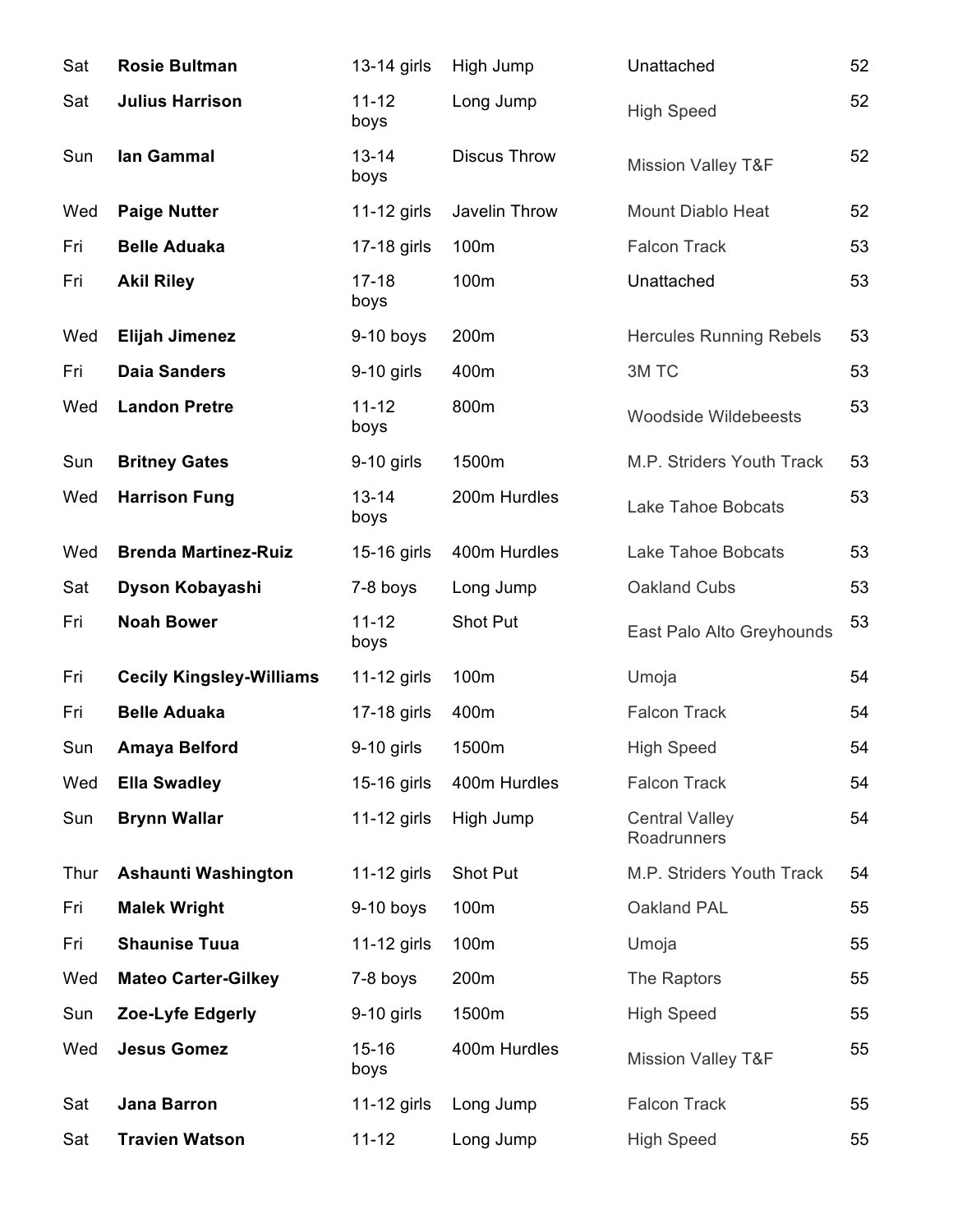| Fri  | Roohi Khan              | 17-18 girls       | Triple Jump  | <b>Mission Valley T&amp;F</b>  | 55 |
|------|-------------------------|-------------------|--------------|--------------------------------|----|
| Fri  | <b>Luka Afonine</b>     | $11 - 12$<br>boys | Shot Put     | Diablo Valley Track & Field    | 55 |
| Wed  | <b>TaeVaughn Hill</b>   | 7-8 boys          | 200m         | M.P. Striders Youth Track      | 56 |
| Fri  | <b>Adrian Alvarez</b>   | $17 - 18$<br>boys | 400m         | M.P. Striders Youth Track      | 56 |
| Wed  | Aakash Arumugam         | $11 - 12$<br>boys | 800m         | <b>Mount Diablo Heat</b>       | 56 |
| Sun  | <b>Naliah Lomax</b>     | $9-10$ girls      | 1500m        | Umoja                          | 56 |
| Sun  | <b>Sofia Bower</b>      | $9-10$ girls      | Long Jump    | East Palo Alto Greyhounds      | 56 |
| Sat  | <b>Jada Dixon</b>       | 11-12 girls       | Long Jump    | M.P. Striders Youth Track      | 56 |
| Fri  | <b>Cullen Davis</b>     | $17 - 18$<br>boys | 100m         | <b>Contra Costa Cheetahs</b>   | 57 |
| Wed  | <b>Madysen Young</b>    | 13-14 girls       | 200m         | <b>Hercules Running Rebels</b> | 57 |
| Wed  | <b>Ojal Dhar</b>        | 15-16 girls       | 200m         | <b>Falcon Track</b>            | 57 |
| Thur | <b>Brayden Snearly</b>  | $15 - 16$<br>boys | Long Jump    | Lake Tahoe Bobcats             | 57 |
| Thur | Roohi Khan              | 17-18 girls       | Long Jump    | <b>Mission Valley T&amp;F</b>  | 57 |
| Fri  | <b>Rohan Malyala</b>    | $13 - 14$<br>boys | 100m         | Umoja                          | 58 |
| Fri  | <b>Isabella Noden</b>   | 17-18 girls       | 100m         | <b>Falcon Track</b>            | 58 |
| Fri  | <b>Emmanuel Jemmott</b> | $17 - 18$<br>boys | 100m         | M.P. Striders Youth Track      | 58 |
| Wed  | <b>Isabella Noden</b>   | 17-18 girls       | 200m         | <b>Falcon Track</b>            | 58 |
| Wed  | <b>Cullen Davis</b>     | $17 - 18$<br>boys | 200m         | <b>Contra Costa Cheetahs</b>   | 58 |
| Fri  | <b>Jana Barron</b>      | 11-12 girls       | 400m         | <b>Falcon Track</b>            | 58 |
| Wed  | <b>Jamal Adam</b>       | $17 - 18$<br>boys | 400m Hurdles | Umoja                          | 58 |
| Thur | Arjun Kasthuri          | $13 - 14$<br>boys | High Jump    | <b>Falcon Track</b>            | 58 |
| Sun  | <b>Brooklynn Lemon</b>  | $9-10$ girls      | Long Jump    | East Palo Alto Greyhounds      | 58 |
| Wed  | <b>Millie Jenkins</b>   | 15-16 girls       | Long Jump    | Lake Tahoe Bobcats             | 58 |
| Thur | <b>Nathaniel Mata</b>   | $15 - 16$<br>boys | Long Jump    | Umoja                          | 58 |

boys